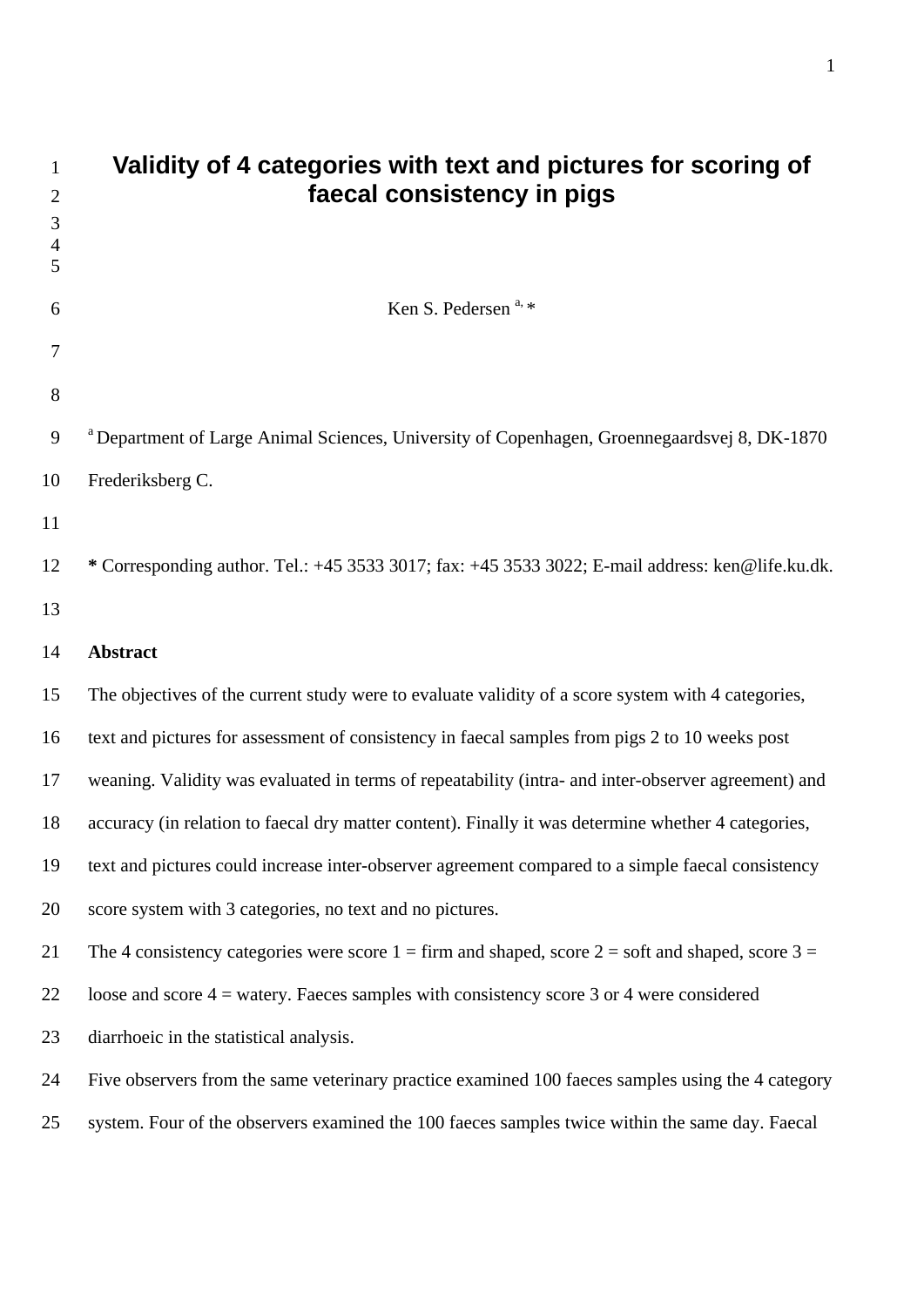26 dry matter content was determined for the 100 samples using microwaves. Another 99 samples 27 were examined by the same 5 observers using the simple score system. No calibration was allowed 28 between observers before or during any of the examinations.

29 Mean intra-observer agreement was 0.82 (Cohen's Kappa = 0.76) for consistency scores and 0.93

30 (Cohen's Kappa = 0.86) for diarrhoea. Mean pair wise inter-observer agreement was 0.73 (Cohen's

31 Kappa = 0.64) for consistency scores and 0.89 (Cohen's Kappa = 0.78) for diarrhoea.

32 Mean faecal dry matter content was significant different (p-value < 0.05) between all consistency

33 scores. Faecal dry matter cut-off values for each consistency score were calculated (score 1: dry

34 matter content > 22.6%, score 2: dry matter content > 18.8%, score 3: dry matter content > 13.1%).

35 The faeces samples were classified into the 4 consistency categories according to these cut-off

36 values. On average the observers classified 80% of the samples correct in relation to consistency

37 score and 92% correct in relation to diarrhoea.

38 The proportion of faeces samples where all observers agreed was lower for the system with 4

39 categories, text and pictures compared to a simple system with 3 categories, no text and no pictures.

40 In conclusion, the 4 descriptive categories with text and pictures did not eliminate problems of low

41 repeatability within and between observers. An unacceptable accuracy for consistency score

42 classification of faeces samples was observed. Accuracy was considered acceptable after

43 dichotomization of consistency scores.

44 More objective measures of faecal consistency may be more appropriate in research studies.

45

46 *Keywords:* Intra-observer, Inter-observer, Agreement, Kappa, Faecal consistency, Diarrhoea, Faecal 47 dry matter content, Pigs.

48

#### 49 **1. Introduction**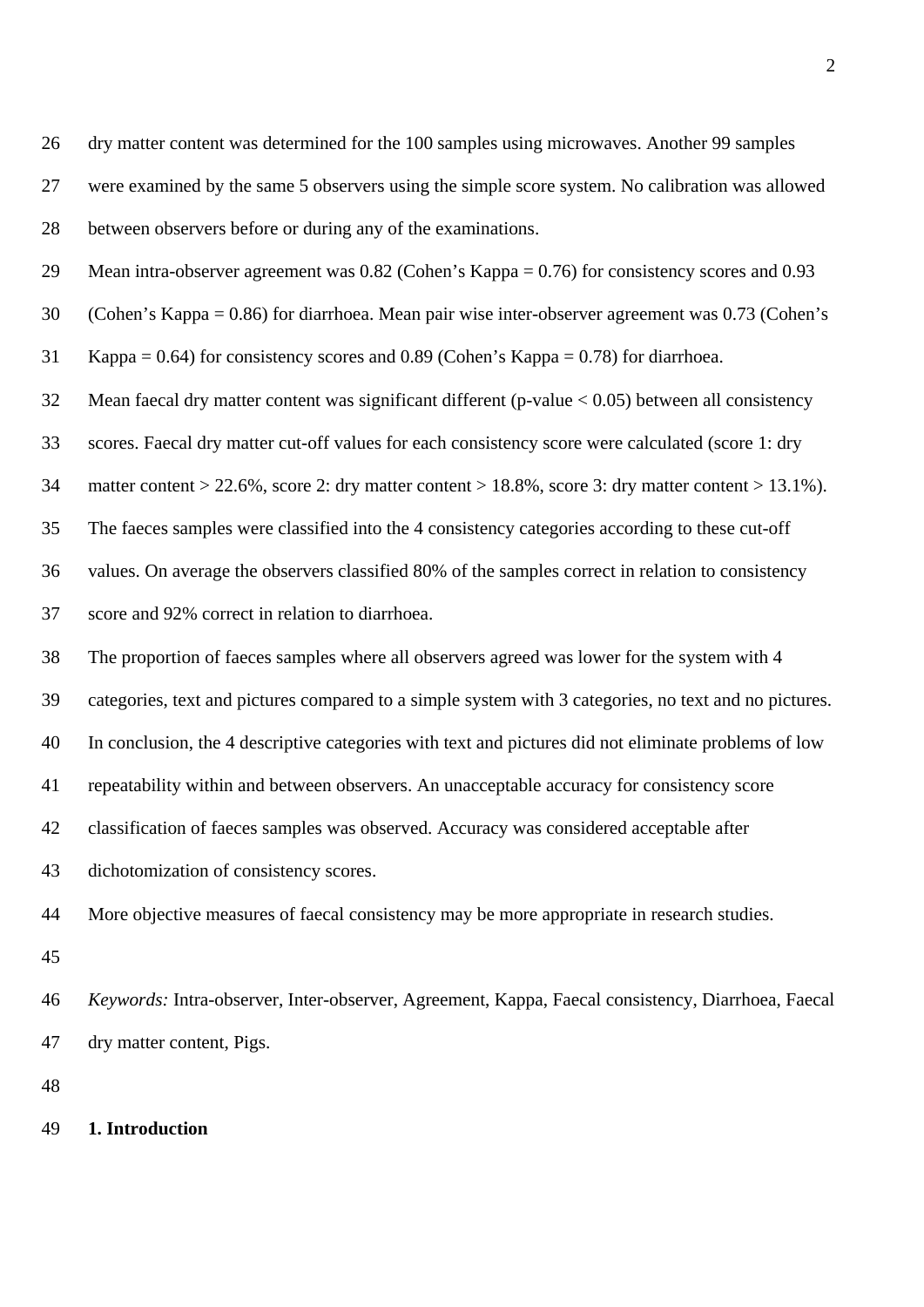50 Diseases of the gastrointestinal tract can affect all ages of pigs and continue to be one of the most 51 important factors that limit efficiency and profitability in the swine industry around the world 52 (Thomson, 2006). Both infectious and non infectious diseases exist. Diarrhoea in pigs post-weaning 53 accounted for most of the antimicrobial treatments after termination of the antimicrobial growth 54 promoters in Denmark (WHO report, 2003). Enteric infections in weaners, growers and finishers 55 continue to be among the most important diseases in Denmark and are generally believed to be most 56 prevalent in pigs between 6 and 14 weeks of age.

57 Enteric infections are characterized by increased mortality, decreased feed conversion rate, reduced 58 weight gain and increased variation at slaughter. Increased antimicrobial use, decreased welfare of 59 the pigs and economic losses for the individual farmer and the swine industry are the consequences 60 of enteric infections.

61

62 The most common causes of enteric infections in pigs post-weaning include enterotoxinogenic 63 *Escherichia coli, Lawsonia intracellularis, Brachyspira hyodysentery, Brachyspira pilosicoli* and 64 *Salmonella spp.* (Thomson, 2006).

65

73

66 Several clinical manifestations of enteric infections have been described in pigs. Clinical signs may 67 be absent (subclinical infections) or include sudden death, anorexia, wasting, ill-thrift, dehydration, 68 vomiting, ataxia, paleness, weakness, perineal irritation of the skin and various forms of diarrhoea 69 (Thomson, 2006). Diarrhoea may be the only sign of an enteric infection (Straw et al*.* 2006). 70 Diarrhoea may also be observed during outbreaks of (non-enteric) systemic diseases such as 71 septicaemic salmonellosis and classical swine fever (Straw et al., 2006). Non-infectious causes of 72 diarrhoea include soybean meal hypersensitivity and gastric ulceration (Straw et al., 2006).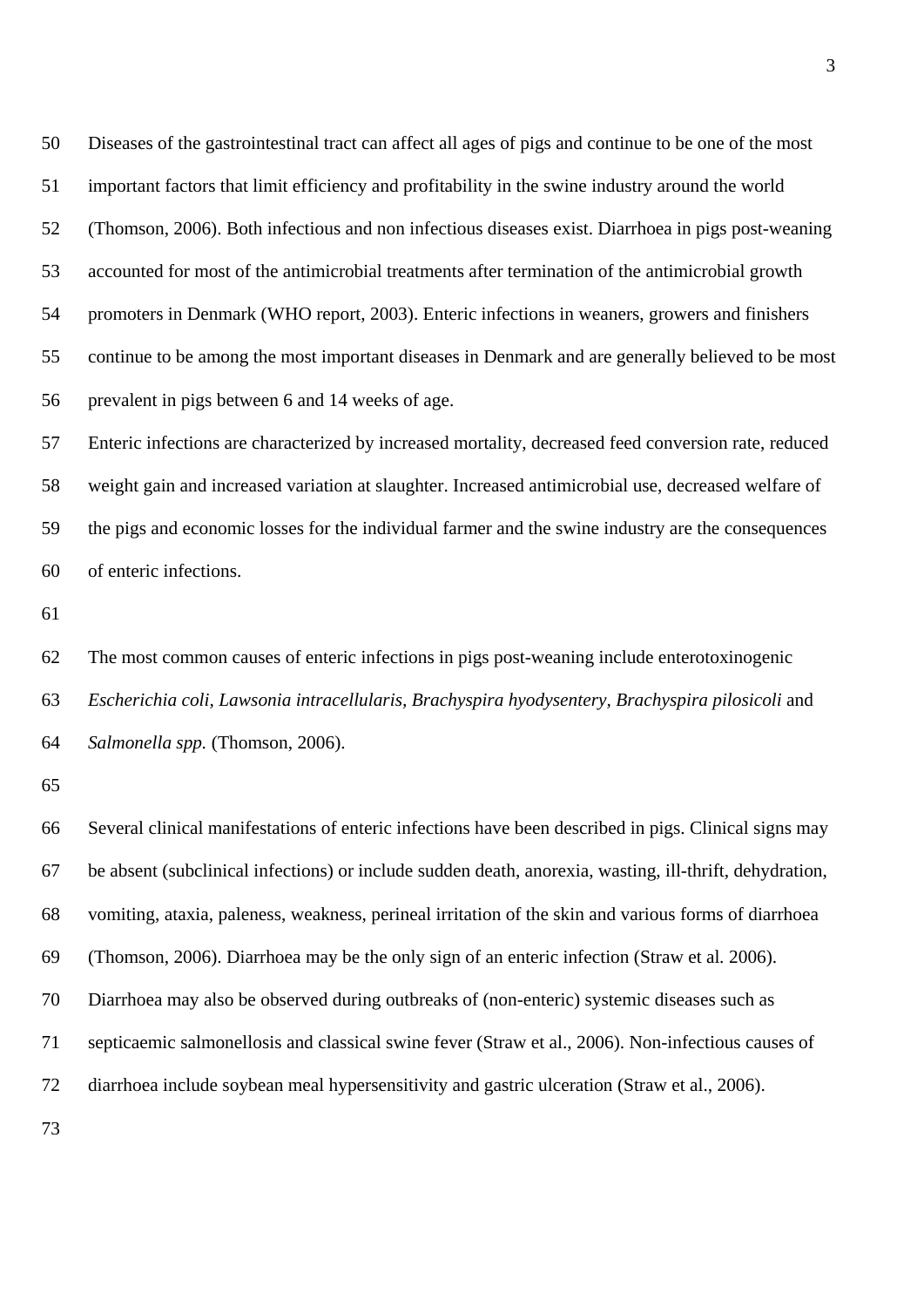| 74 | Diarrhoea may be defined as a change in faecal consistency from normal to more fluid (Straw et al.,  |
|----|------------------------------------------------------------------------------------------------------|
| 75 | 2006). Diarrhoea may be characterized by the consistency, colour and pH of faeces, and by the        |
| 76 | presence of blood, mucus or necrotic material (Straw et al., 2006).                                  |
| 77 |                                                                                                      |
| 78 | There is no standardized method for characterizing faeces and/or diarrhoea, making comparison        |
| 79 | between various diarrhoea studies difficult. Examples of different faecal scoring systems can be     |
| 80 | seen in a number of studies (Guedes et al., 2002; Boesen et al., 2004; Starek and Bilkei, 2004).     |
| 81 | Further, consistency of faeces may vary according to the diet fed (Straw et al., 2006).              |
| 82 |                                                                                                      |
| 83 | Evaluating the consistency of faeces and hence classification of pigs with diarrhoea are important   |
| 84 | when undertaking clinical examinations of diarrhoea at the individual and herd level. Standardized   |
| 85 | protocols are important in research and veterinary practice to obtain valid data and a high level of |
| 86 | repeatability.                                                                                       |
| 87 |                                                                                                      |
| 88 | Assessment of whether a pig has diarrhoea and consistency of faeces are partly subjective.           |
| 89 | Variation of inter-observer agreement in detection of diarrhoea has been reported (Baadsgaard and    |
| 90 | Joergensen, 2003; Petersen et al., 2004; Pedersen et al., 2008a). A high level of agreement between  |
| 91 | observers in assessment of faecal consistency is reported within the field of human medicine (Allen  |
| 92 | et al., 1994; Bliss et al., 2001; Whelan et al., 2004). To our knowledge, agreement between          |
| 93 | observers in the assessment of faecal consistency has only been evaluated in one study in veterinary |
| 94 | medicine. A large variation of agreement was reported between the participating observers            |
| 95 | (Pedersen et al., 2008a).                                                                            |
| 96 |                                                                                                      |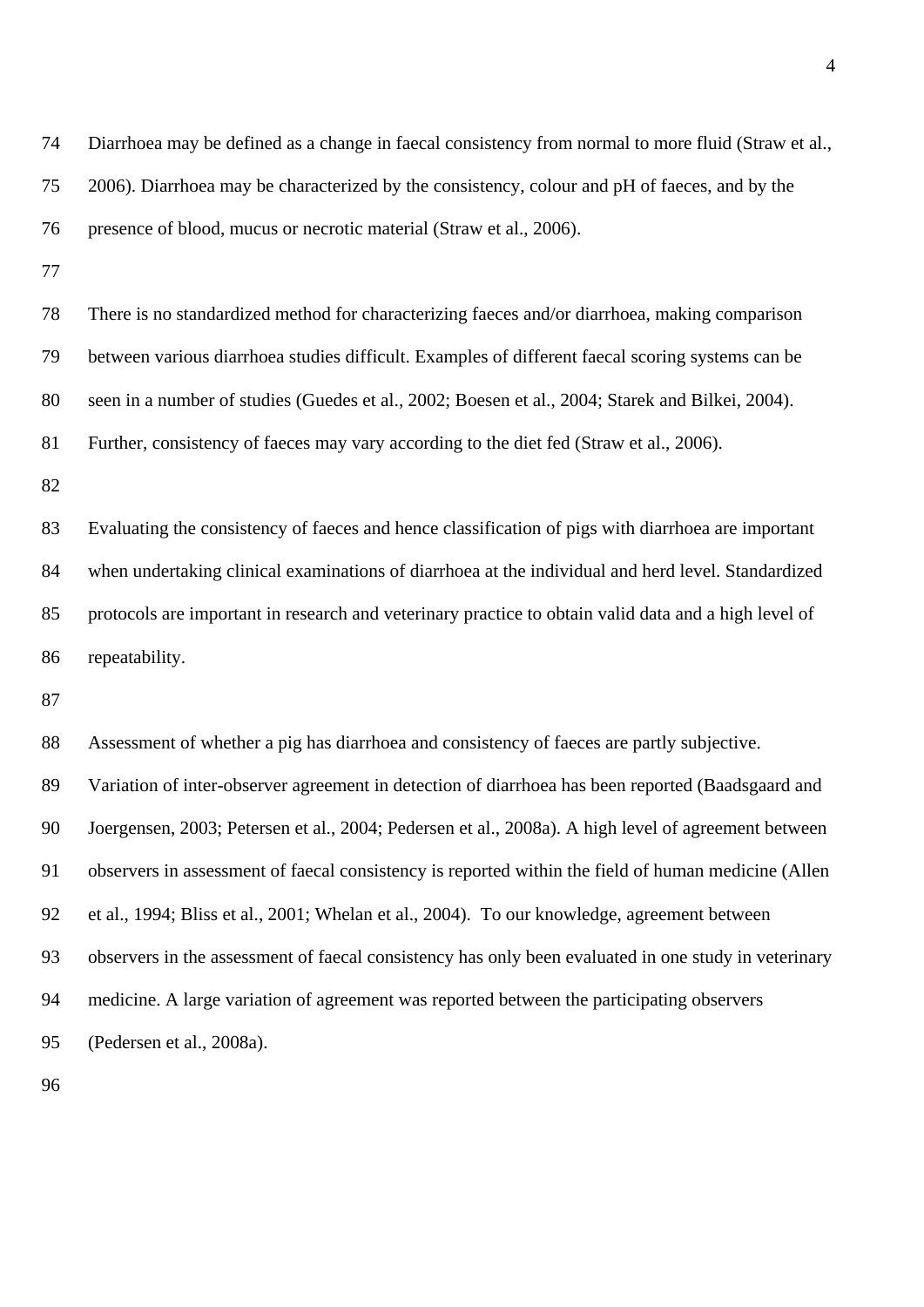| 97  | The objectives of the current study were to evaluate validity of a score system with 4 categories,     |
|-----|--------------------------------------------------------------------------------------------------------|
| 98  | text and pictures for assessment of consistency in faecal samples from pigs 2 to 10 weeks post         |
| 99  | weaning. Validity was evaluated in terms of repeatability (precision/random error) and accuracy        |
| 100 | (systematic error). Repeatability was evaluated through assessment of intra- and inter-observer        |
| 101 | agreement. Accuracy was evaluated through assessment of faecal dry matter content for faeces with      |
| 102 | different consistency scores.                                                                          |
| 103 | Finally it was determine whether 4 categories, text and pictures could increase repeatability in terms |
| 104 | of inter-observer agreement compared to a simple faecal consistency score system with 3                |
| 105 | categories, no text and no pictures.                                                                   |
| 106 |                                                                                                        |
| 107 | 2. Materials and methods                                                                               |
| 108 |                                                                                                        |
| 109 | 2.1 Consistency score systems                                                                          |
| 110 | A consistency score system with 4 descriptive categories and explanations in text and pictures, was    |
| 111 | developed, table 1.                                                                                    |
| 112 | To test the effect of the 4 categories, text and pictures this system was compared to a simple score.  |
| 113 | The simple score system consisted of 3 categories, no text and no pictures. The 3 categories were      |
| 114 | normal, loose or watery. No further definitions of these categories were given to the observers.       |
| 115 |                                                                                                        |
| 116 | 2.2 Design                                                                                             |
| 117 | All faeces samples were examined post collection to allow for assessment of both intra- and inter-     |
| 118 | observer agreement. Former studies have reported a high agreement between examinations of              |
| 119 | faeces samples pig-side versus post collection (Pedersen et al., 2008a).                               |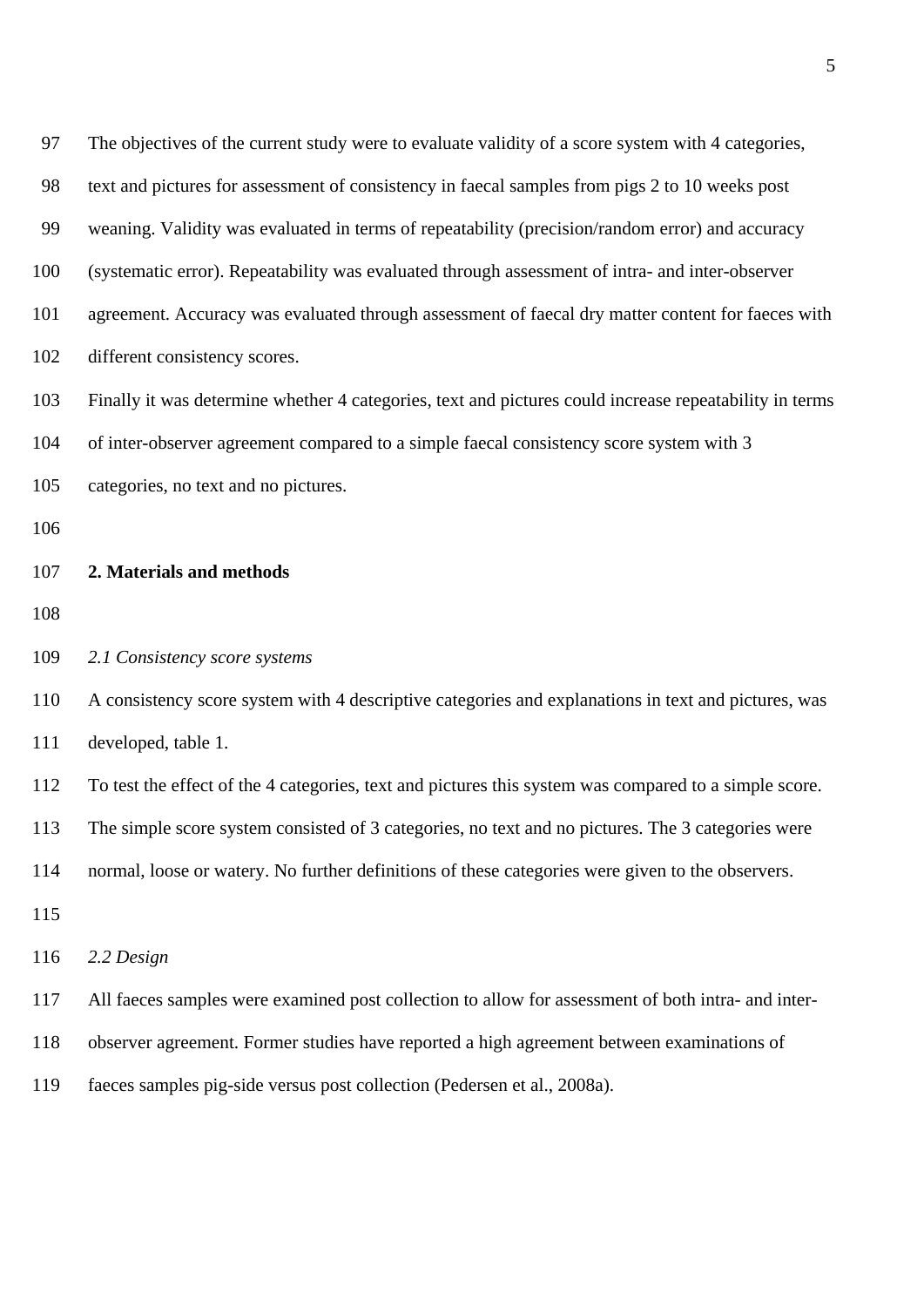120 One set of faeces samples was used to assess intra-, inter-observer agreement and accuracy for the 121 score system with 4 categories, text and pictures.

122 In order to test the effect of the system with 4 categories, text and pictures, another set of faeces

123 samples were collected and examined using the score system with 3 categories, no text and no

124 pictures. The two sets of faeces samples were examined approximately 1 month apart. The first set

125 was examined by 5 observers using the simple score system with 3 categories, no text and no

126 pictures. The second set was examined by the same 5 observers using the system with 4 categories,

127 text and pictures. On both occasions examination of the samples was done post collection.

128

129 *2.2.1 Examination using 3 categories, no text and no pictures* 

130 Observer 1 collected a total of 99 faeces samples. The samples consisted of 33 normal, 33 loose and 131 33 fluid samples (assessed by observer 1 at collection).

132 The following day, the 5 observers examined the faeces samples. The observers were informed (by

- 133 observer 1) about the consistency score system immediately before the start of the examination.
- 134

#### 135 *2.2.2 Examination using 4 categories, text and pictures*

136 A diagram with explanations in text and pictures of faeces representing each of the 4 consistency 137 scores was made, table 1.

138 The diagram was send by e-mail to the observers 4 days prior to examination. The observers were

139 told to read the diagram to be familiar with the 4 categories, text and pictures prior to the

140 examination.

141 At day 1, observer 1 collected 100 faeces samples. The samples consisted of 25 samples from each

142 of the 4 consistency categories.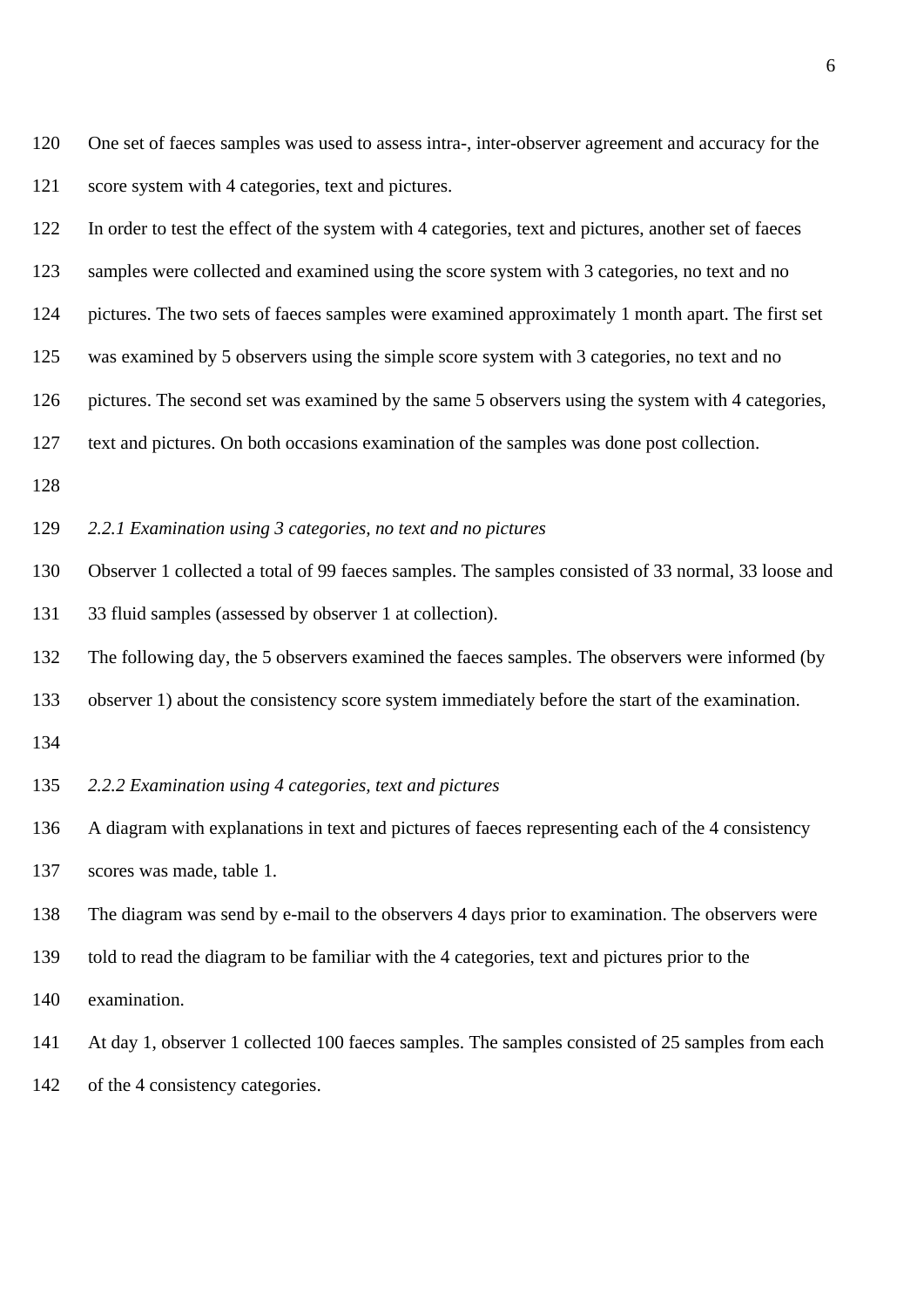| At day 2, the 5 observers examined the faeces samples two times in order to assess both intra- and    |
|-------------------------------------------------------------------------------------------------------|
| inter-observer agreement. The observers were informed (by observer 1) about the consistency score     |
| system immediately before the start of the examination. The observers were told to examine the        |
| samples comparing to a large diagram $(1 \times 0.75m)$ with explanations in text and pictures of the |
| consistency categories, table 1. The diagram was placed in front of the observers during the          |
| examination.                                                                                          |
| In order to avoid fatigue by the observers it was decided to space the two examinations min. 2 hours  |
| apart. The observers were physically separated during the study to avoid calibration.                 |
| At day 3 the faecal samples were transported to the laboratory and faecal dry matter content          |
| determined.                                                                                           |
|                                                                                                       |
| 2.3 Clinical procedure                                                                                |
| No calibration was allowed between observers prior to the study. During the study the observers       |
| were not allowed to discuss the examination of the faeces samples and the individual observers did    |
| the examinations one by one.                                                                          |
| The individual observers examined the samples in the containers (post collection) and assessed the    |
| consistency scores. They were allowed to manipulate the faecal containers and touch the faeces        |
| with a spoon.                                                                                         |
| The observers examined the samples in random order. The identification number of the samples          |
| was not blinded to the observers.                                                                     |
|                                                                                                       |
| 2.4 The observers                                                                                     |
|                                                                                                       |
| It was intended to mimic a best case scenario in the study and try to obtain a high level of inter-   |
|                                                                                                       |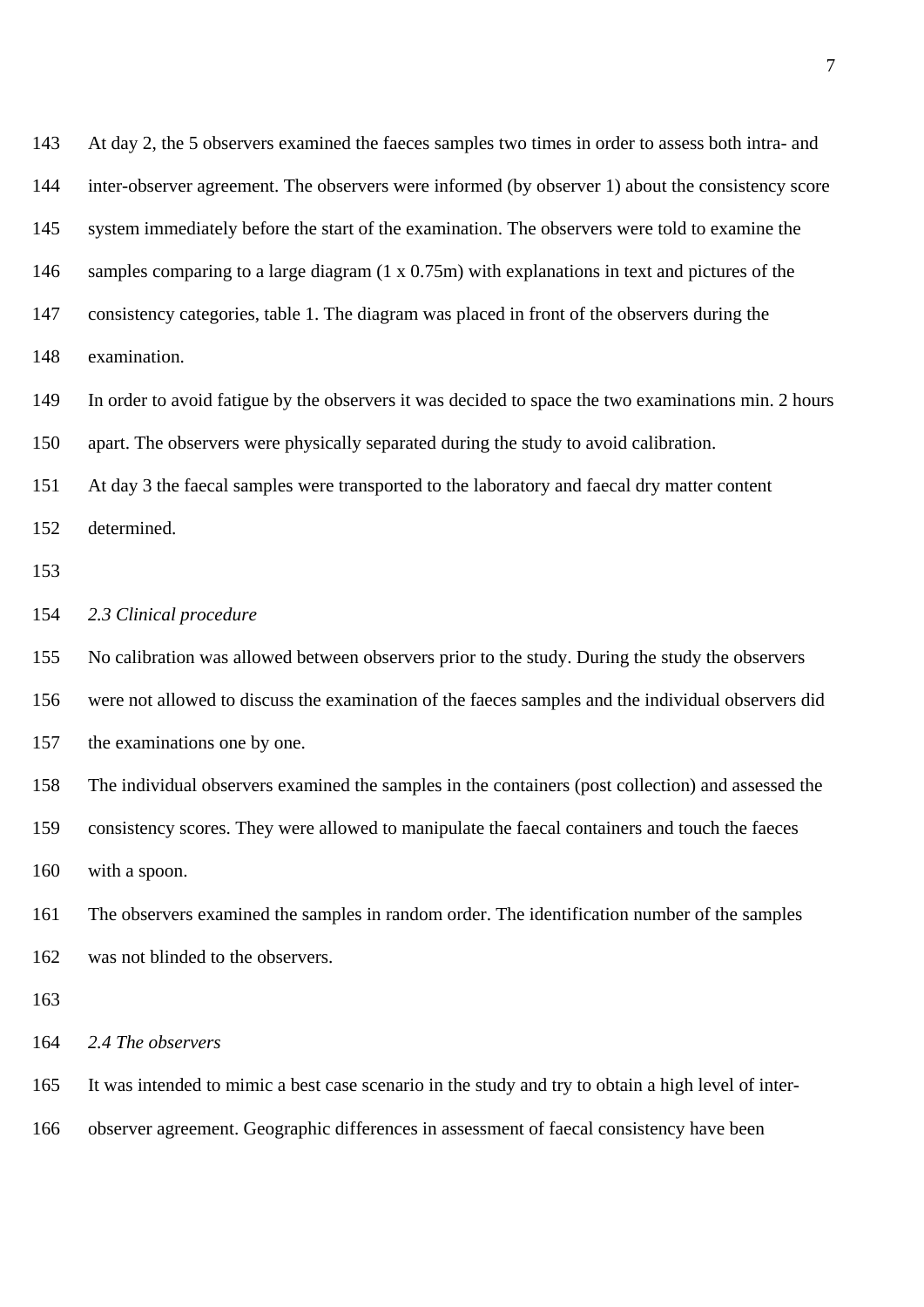167 proposed by others (Pedersen et al., 2008a). Therefore 5 observers were selected at convenience 168 from the same specialized swine practice. The 5 observers were participating in all parts of the 169 study. They were all experienced swine veterinarians. Observer 1 (corresponding author) was also a 170 researcher at University of Copenhagen.

171

#### 172 *2.5 Faeces samples*

173 All faeces samples in the study were collected in the same herd by observer 1. A 4500 head 174 weaner/grower herd was selected by convenience. The herd had a history of *Lawsonia*  175 *intracellularis* associated diarrhoea and represented a modern Danish weaner/grower facility in 176 relation to feeding, diet and housing. Feed was purchased pelleted and fed as restrictive wet feed. 177 The diet was based on whet, barley and soybeans.

178 Faeces were collected in pens containing pigs between 2 and 10 weeks post weaning. The samples 179 were collected with a clean spoon from fresh deposited faeces at the pen floor or directly from the 180 pigs. Each sample consisted of approximately 10 gram of faeces. The samples were collected in 181 plastic containers with a size of 5x5 cm to allow the faeces to retain its normal shape without 182 adhering to the sides of the container. The containers were closed with a lid to avoid evaporation.

183

184 Composition of the samples and prevalence of the individual scores are considered to be important 185 in design of agreement studies (Hoehler, 2000). Therefore the faeces samples were not selected at 186 random by observer 1. It was intended to include all faecal consistency scores with equal 187 representation in the study. Further, during selection of the samples it was intended to include 188 different shades of faecal consistency with-in the same consistency score in order to obtain a 189 complex composition of the sample population.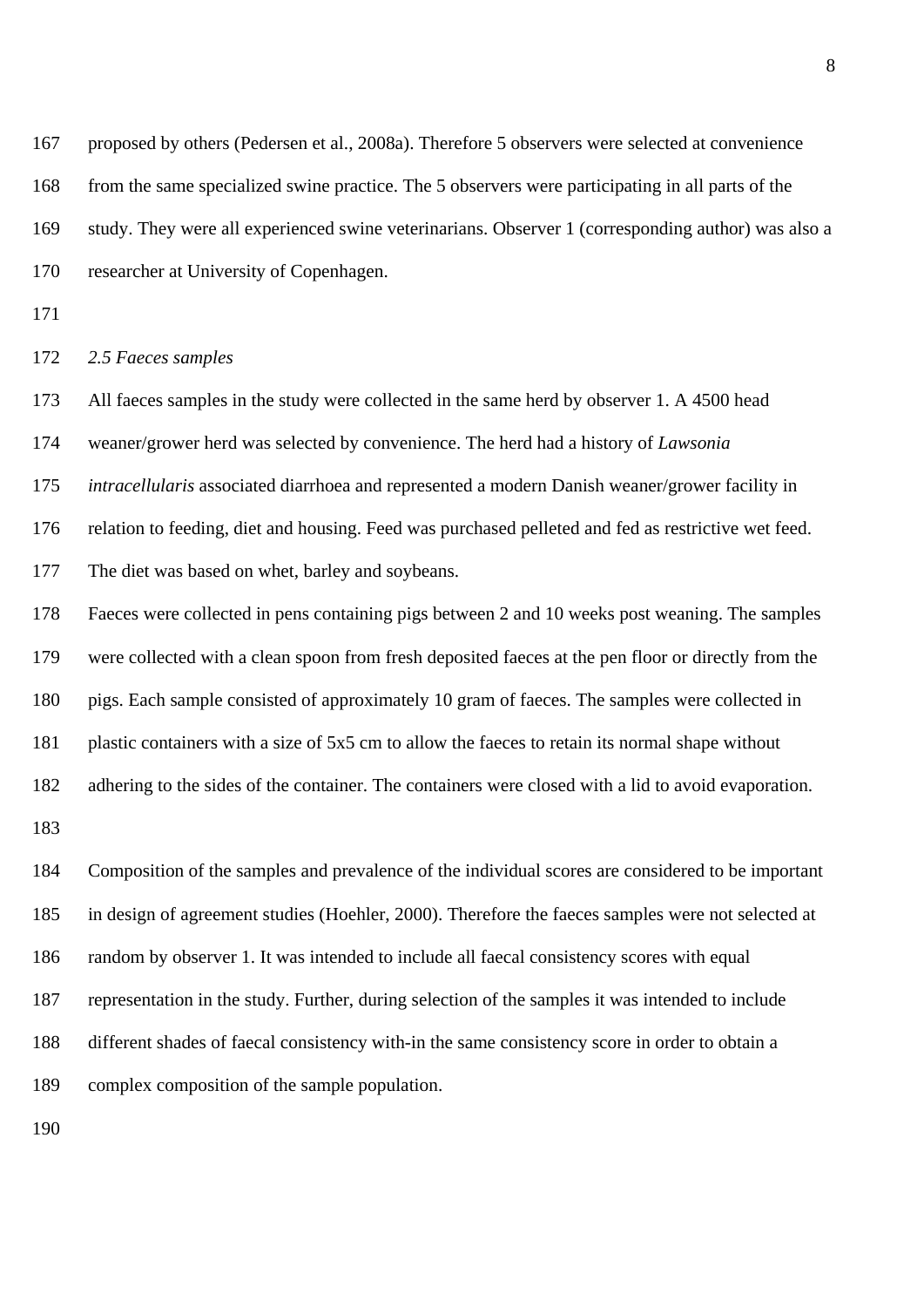191 *2.6 Faecal dry matter content:* 

192 Faecal dry matter content was determined for approximately 5 gram of each faeces sample. The 193 microwave method reported by Pedersen et al., (2008b) was used.

194

195 *2.7 Sample size considerations* 

196 The study had 3 different objectives.

197 Preliminary samples size considerations were based on expectations for intra-observer and pair wise

198 inter-observer agreement. Results from the study reported by Pedersen et al., (2008a) were used.

199 Approximately 100 faeces samples would provide an acceptable 95% confidence interval

200 (allowable error = 0.075) for the intra- and inter-observer agreement estimates.

201 Similar, preliminary sample size for assessment of accuracy in relation to faecal dry matter content

202 was considered using formulae for comparison between two groups. The mean faecal dry matter

203 content of individual consistency scores may differ by 5 to 10% with a standard deviation of 10 to

204 15% (Carstensen, 2003; Kenworthy and Allen, 1966). A difference in means of 11%, SD=15%,

205 power 80% and confidence 95% would require 23 samples in each group if a one sided test was

206 used.

207 Preliminary sample size for assessment of the effect of 4 categories, text and pictures compared to 3

208 categories, no text and no pictures was considered. Expectations of difference between the two

209 systems in the proportion of samples where all observers agreed were used. Using a one-sided test,

210 power 80% and a 95% confidence, it would require two groups with 84 samples each to detect an

211 improvement in overall agreement from 0.65 to 0.80 between the two score systems. An

212 improvement of this magnitude was considered biological relevant.

213 Based on these preliminary sample size considerations approximately 100 samples for each of the

214 two sets of faeces samples were considered to be acceptable. Also, it was considered that more than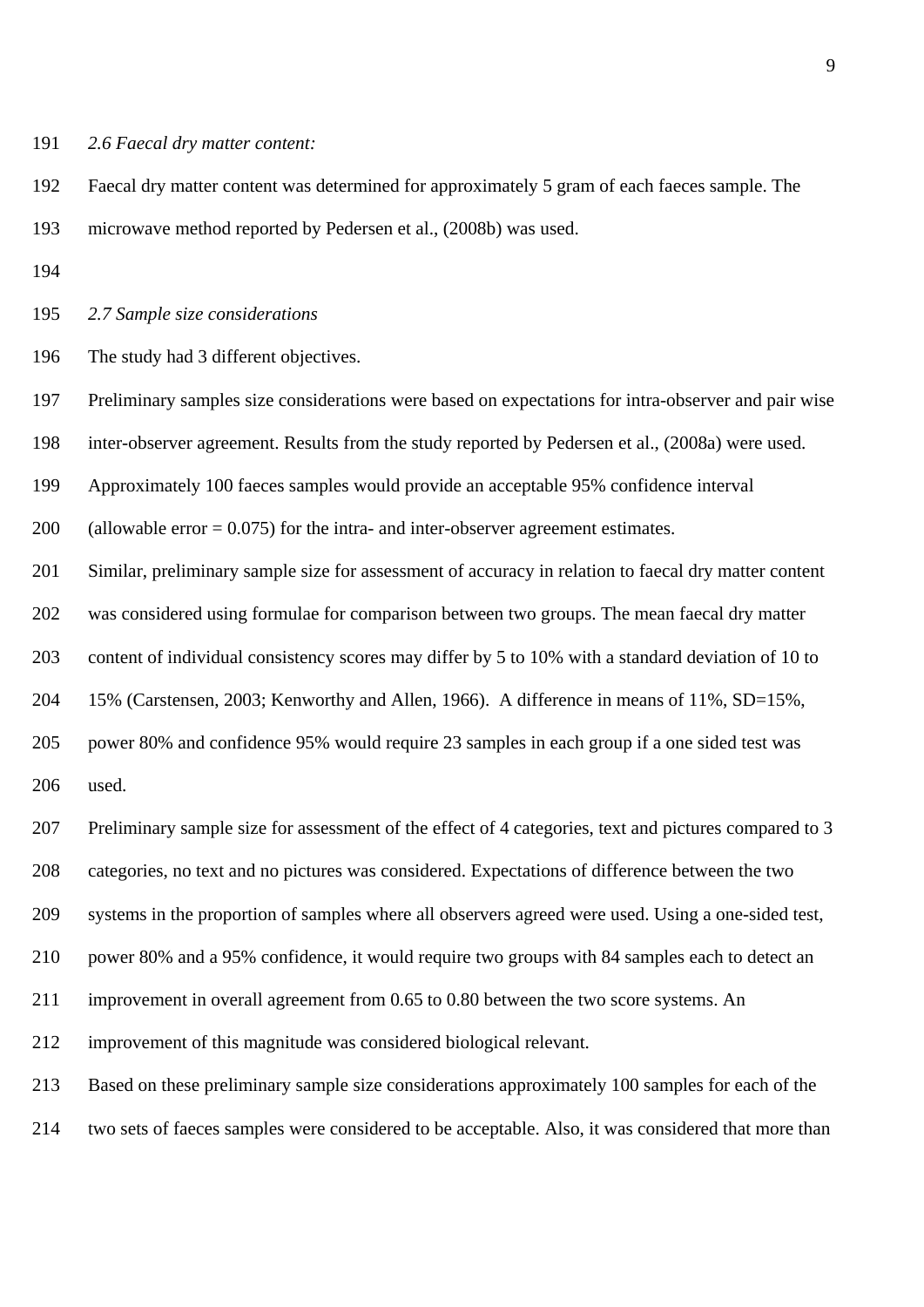| 215 | 100 faeces samples in each set would lead to fatigue for the observers in performing the |  |  |  |  |  |
|-----|------------------------------------------------------------------------------------------|--|--|--|--|--|
|     |                                                                                          |  |  |  |  |  |

216 examinations. This could potential bias the results of the study.

217 The number of included observers would preferably be 25 or more to obtain accurate estimates of

218 the study objectives. However, it would be impractical to get a large number of observers to

219 examine 100 faeces samples twice within the same day. Therefore it was decided to include 5

220 observers which made it possible to conduct the examinations within one day.

221

222 *2.8 Data analysis* 

223 *2.8.1 Data management* 

224 The dataset was checked for missing values, extreme values and misclassifications. Faeces samples

225 with missing values, extreme values or misclassification would be deleted from the dataset.

226 In order to analyse the data to fulfil the study objectives a set of new variables were defined for

227 each faeces sample.

228

229 *2.8.1.1 Definitions of new variables* 

230 Intra-observer agreement:

231 A dichotomous variable was defined. For each observer the two examinations of the same faeces 232 sample using the system with 4 categories, text and pictures were grouped into one variable. If the 233 individual observer had the same consistency score for a sample in the two examinations the 234 variable was classified as "yes". If the observer had a different consistency score for a sample the 235 variable was classified as "no".

236

237 Merge of score 1 and 2: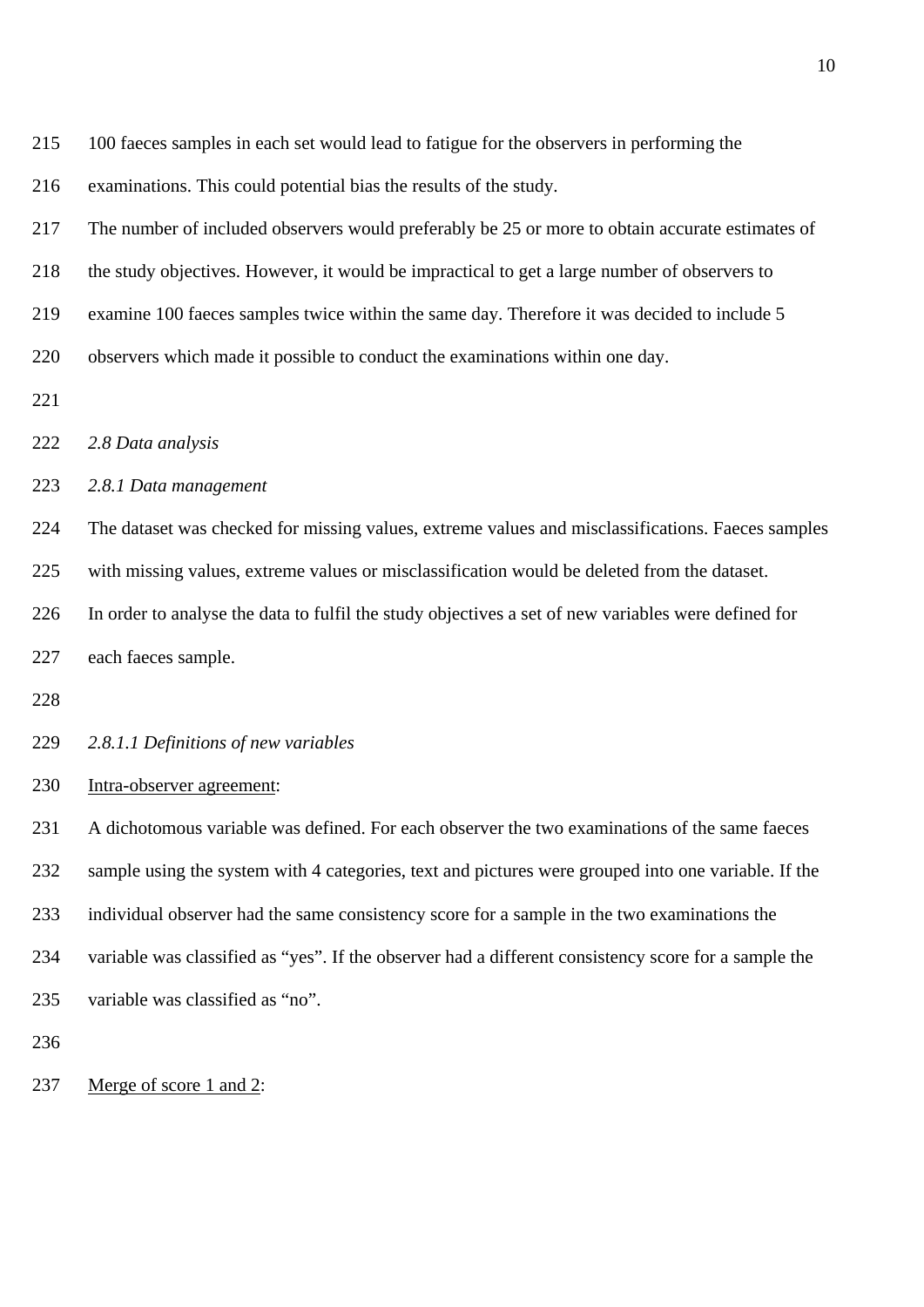| 238 | An ordinal variable was defined. The consistency scores of the system with 4 categories, text and      |
|-----|--------------------------------------------------------------------------------------------------------|
| 239 | pictures were grouped into 3 categories matching the system with 3 categories, no text and no          |
| 240 | pictures. Samples with consistency scores 1 or 2 were considered to be normal and were classified      |
| 241 | as "normal". Samples with consistency score 3 were considered to be loose and were classified as       |
| 242 | "loose". Samples with consistency score 4 were considered to be watery and were classified as          |
| 243 | "watery".                                                                                              |
| 244 | For the samples examined with the system with 3 categories, no text and no pictures the variable       |
| 245 | was classified according to the original consistency score as normal, loose or watery.                 |
| 246 |                                                                                                        |
| 247 | Diarrhoea:                                                                                             |
| 248 | A dichotomous variable was defined grouping the consistency scores into two categories. For the        |
| 249 | system with 4 categories, text and pictures the samples with consistency scores 1 or 2 was             |
| 250 | considered not to be diarrhoeic and were classified as "no". Samples with consistency scores 3 or 4    |
| 251 | was considered to be diarrhoeic and were classified as "yes".                                          |
| 252 | For the system with 3 categories, no text and no pictures the samples scored as normal were            |
| 253 | classified as "no". A sample scored as loose or watery was classified as "yes".                        |
| 254 |                                                                                                        |
| 255 | Agreement between all 5 observers, original score system:                                              |
| 256 | A dichotomous variable was defined grouping all observers into one variable. If all 5 observers        |
| 257 | agreed on the consistency score for a sample the variable was classified as "yes". If on or more       |
| 258 | observers had a different consistency score for a sample the variable was classified as "no". For the  |
| 259 | system with 4 categories, text and pictures the results of the first examination for each observer was |
| 260 | used.                                                                                                  |
|     |                                                                                                        |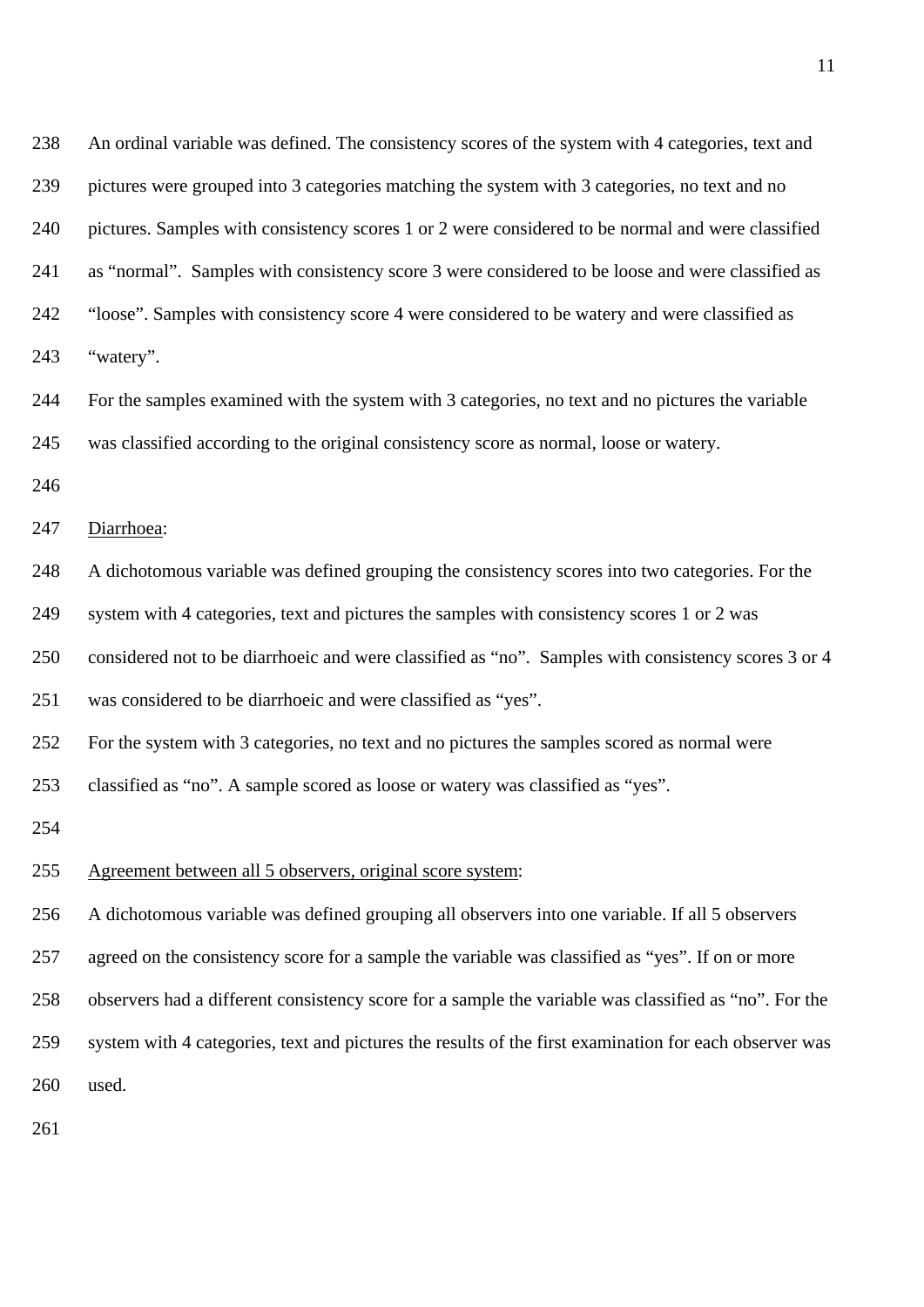262 Agreement between all 5 observers, merge of score 1 and 2:

263 A dichotomous variable was defined grouping all observers into one variable. If all 5 observers had 264 the same outcome when consistency scores 1 and 2 were merged for a sample the variable was 265 classified as "yes". If on or more observers had different outcomes for a sample the variable was 266 classified as "no".

267

#### 268 Agreement between all 5 observers, diarrhoea:

269 A dichotomous variable was defined grouping all observers into one variable. If all 5 observers had

270 the same outcome for diarrhoea for a sample the variable was classified as "yes". If on or more

- 271 observers had different outcomes for a sample the variable was classified as "no".
- 272

#### 273 *2.8.2 Descriptive analysis*

#### 274 *2.8.2.1 Intra-observer agreement*

275 Descriptive analysis of intra-observer agreement was performed for the two examinations using the 276 system with 4 categories, text and pictures. Prevalence for each consistency score and diarrhoea was 277 calculated for the two examinations for each observer. Intra-observer agreement for each observer 278 was calculated for consistency scores and diarrhoea. Intra-observer agreement between the two 279 examinations was defined as the number of samples where the individual observer had the same 280 score at the two examinations divided with the total number of samples.

281

#### 282 *2.8.2.2 Inter-observer agreement*

283 Descriptive analysis of inter-observer agreement was performed for the first examination using the 284 system with 4 categories, text and pictures. Prevalence for each consistency score and diarrhoea 285 were calculated for each observer. Inter-observer agreement for each pair of observers was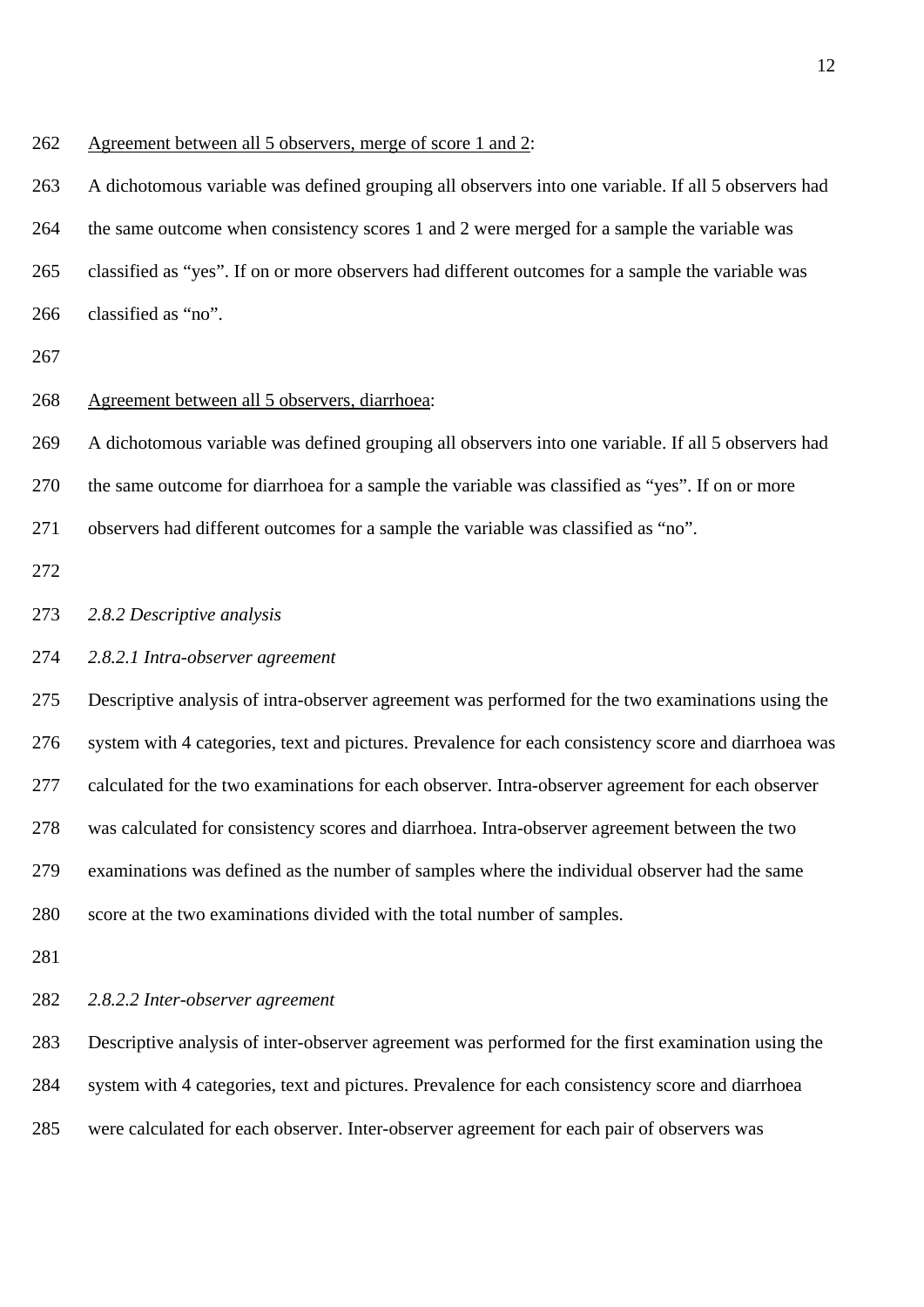286 calculated for consistency scores and diarrhoea. Inter-observer agreement between two observers 287 was defined as the number of samples where the two observers had the same score divided with the 288 total number of samples.

289

```
290 2.8.2.3 Accuracy
```
291 Descriptive analysis of accuracy for the system with 4 categories, text and pictures was evaluated in 292 relation to faecal dry matter content. For consistency scores and diarrhoea different plots and 293 descriptive measures were computed stratified by observer.

294

#### 295 *2.8.2.4 Effect of 4 categories, text and pictures*

296 A descriptive analysis of the effect of 4 categories, text and pictures compared to the simple system 297 with 3 categories, no text and pictures was performed. For the system with 4 categories, text and 298 pictures the results of the first examination for each observer was used for the analysis. A series of 2 299 by 2 tables was constructed with one factor being the score system (4 categories, text and pictures 300 or 3 categories without text and pictures) and the other factor being agreement between all 301 observers for the original score system, merge of score 1 and 2 or diarrhoea.

302

303 *2.8.3 Statistical analysis*

## 304 *2.8.3.1 Intra-observer agreement*

305 Intra-observer agreement was evaluated for the system with 4 categories, text and pictures for both 306 consistency score and diarrhoea. Cohen's kappa for each observer was calculated using the freq 307 procedure in SAS version 9.1.

308 The effect of faecal dry matter content on intra-observer agreement was evaluated for each

309 observer. This was performed by evaluating the relation between the intra-observer agreement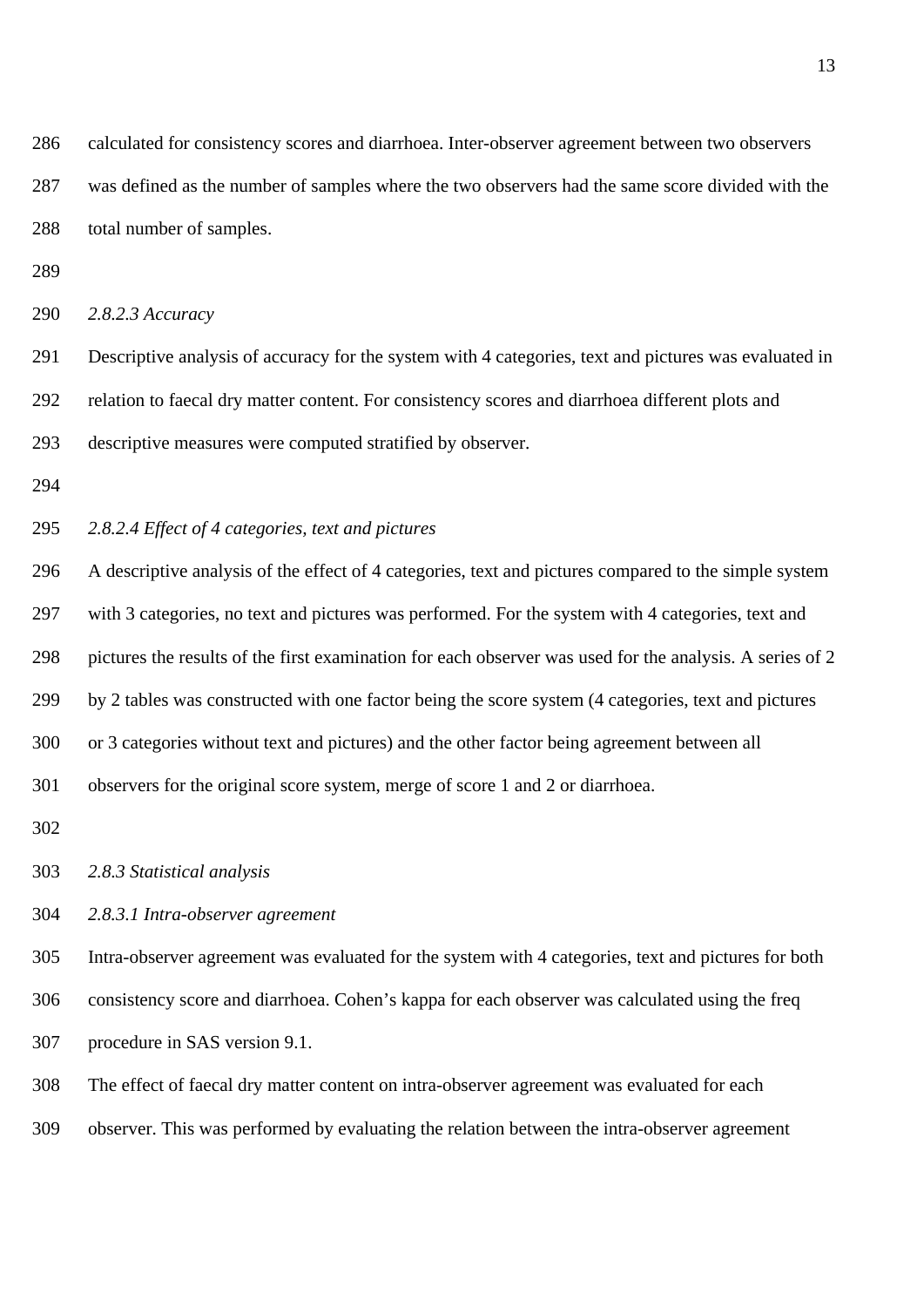310 (dependent variable) and faecal dry matter content (independent variable) by logistic regression 311 using the genmod procedure in SAS version 9.1.

312

#### 313 *2.8.3.2 Inter-observer agreement*

314 Inter-observer agreement was evaluated for the system with 4 categories, text and pictures using the 315 first examination of the samples. Both consistency score and diarrhoea was evaluated. Cohen's 316 kappa for each pair of observers was calculated using the freq procedure in SAS version 9.1. 317 The effect of faecal dry matter content on inter-observer agreement was evaluated for agreement 318 between all observers. This was performed by evaluating the relation of agreement for all 5 319 observers using original score system (dependent variable) and faecal dry matter content 320 (independent variable) by logistic regression using the genmod procedure in SAS version 9.1.

321

## 322 *2.8.3.3 Accuracy*

323 Accuracy of the system with 4 categories, text and pictures was evaluated in relation to faecal dry 324 matter content. An equal contribution to the analysis from each observer was intended. Observer 5 325 only had one examination of the samples. Therefore it was decided to do the analysis only with the 326 results from the observers' first examination of the samples.

327 For each observer the mean faecal dry matter content for each consistency level was determined 328 using analysis of variance. The mixed procedure in SAS version 9.1 was used.

329 The results of the analysis of variance were used to calculate an overall faecal dry matter mean for 330 each consistency score by taking the average of all observers. For each consistency score a faecal

331 dry matter cut-off value was determined. The midpoint between the mean faecal dry matter content

332 of two consistency scores was used to define the cut-off values. The cut-off values were used to

333 determine the true consistency score (4 categories) for each faeces sample. For the individual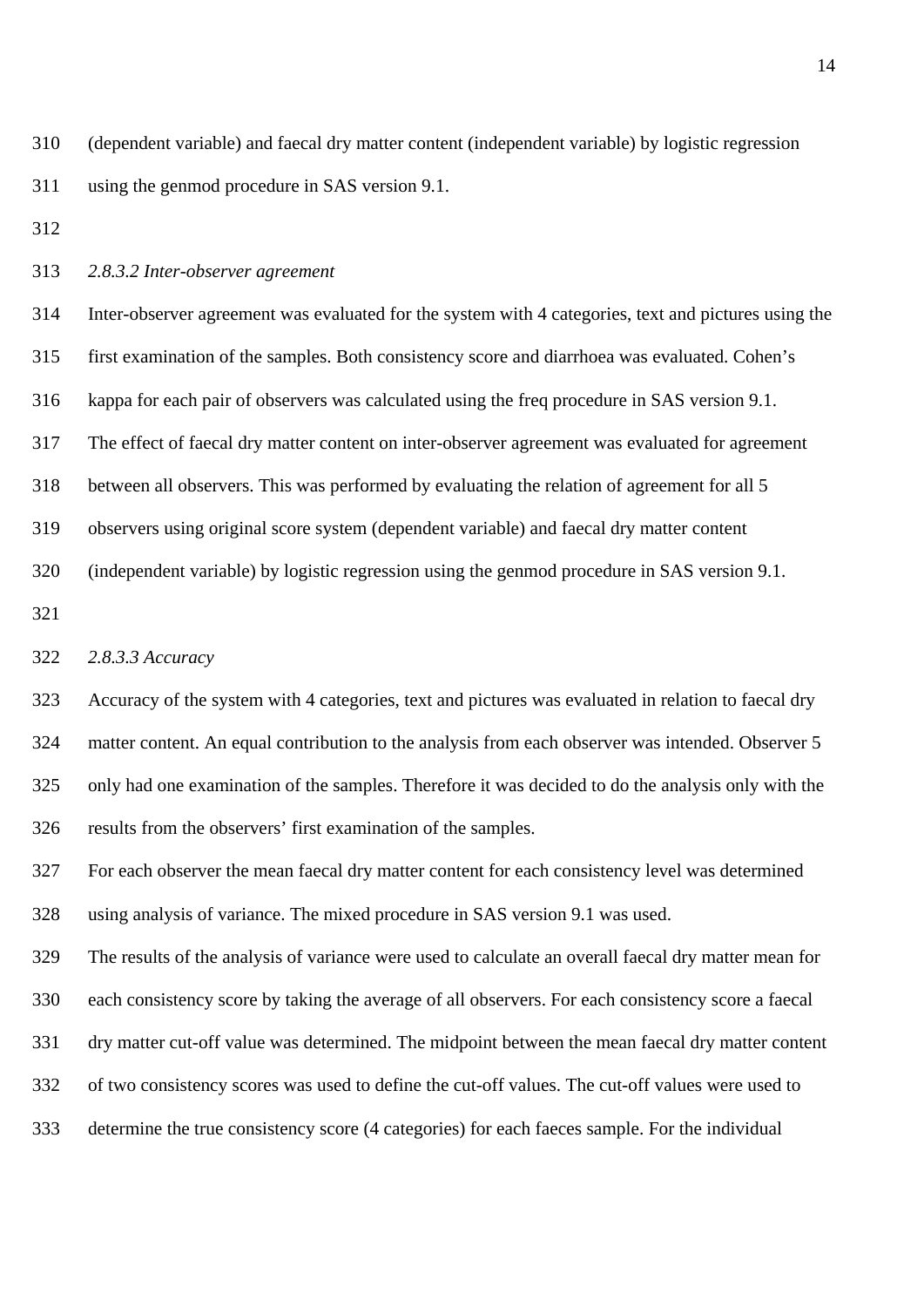334 observers the proportion of correctly classified samples was calculated. An overall mean for the

335 proportion of correctly classified samples was calculated by taking the average of all observers.

336 The same analysis was performed for the diarrhoea in relation to faecal dry matter content.

- 337
- 338 *2.8.3.4 Effect of 4 categories, text and pictures*

339 The 4 categories, text and pictures were compared to the simple system with 3 categories, no text 340 and pictures. Each score system was applied to a different set of faeces samples as described. For 341 the system with 4 categories, text and pictures the results of the first examination for each observer 342 was used for the analysis. A logistic analysis was applied to test the association between the score 343 system as the independent variable (4 categories, text and pictures or 3 categories without text and 344 pictures) and either agreement between all 5 observers, original score system; agreement between 345 all 5 observers, merge of score 1 and 2 or agreement between all 5 observers, diarrhoea as the 346 dependent variable. The genmod procedure in SAS version 9.1 was used.

347

#### 348 **3. Results**

349 Observer 5 did not perform the last of the two examinations using the system with 4 categories, text 350 and pictures.

351

#### 352 *3.1 Intra-observer agreement*

353 Intra-observer agreement was evaluated for two examinations by observer 1-4 using the system

354 with 4 categories, text and pictures. The results are displayed in table 2. Only minor differences in

- 355 prevalence of consistency scores and diarrhoea were observed for each observer from one
- 356 examination to the next, figure 1 and 2. The larges observed difference in consistency score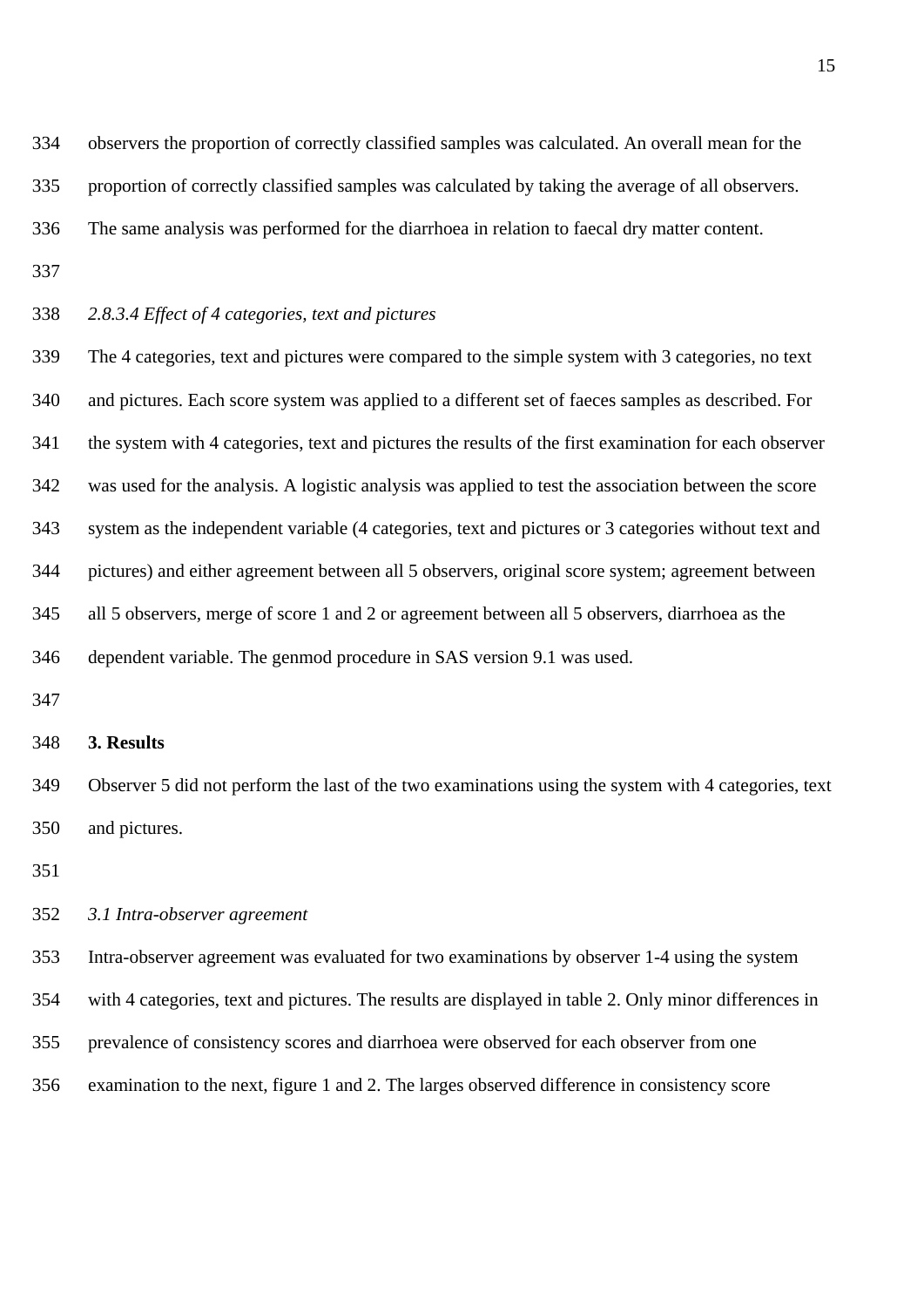| 357 | prevalence between two examinations was 0.10 and the smallest was 0. For diarrhoea the larges         |
|-----|-------------------------------------------------------------------------------------------------------|
| 358 | observed difference in prevalence was 0.10 and the smallest was 0.01.                                 |
| 359 | Ranking the observers according to the intra-observer agreement gave the same order for both the      |
| 360 | consistency score and the diarrhoea.                                                                  |
| 361 | Effect of faecal dry matter content on intra-observer agreement was evaluated for the consistency     |
| 362 | scores. A logistic regression model showed that a decrease in faecal dry matter content was           |
| 363 | associated with a significant increase in intra-observer agreement for observer 4 and a tendency for  |
| 364 | observer 1, table 3. Observer 1 and 4 had the highest level of intra-observer agreement among the 4   |
| 365 | observers. Assumptions for logistic regression were evaluated and fulfilled.                          |
| 366 |                                                                                                       |
| 367 | 3.2 Inter-observer agreement                                                                          |
| 368 | Inter-observer agreement was evaluated for 5 observers using the first examination of the faeces      |
| 369 | samples with the system having 4 categories, text and pictures. The results are displayed in table 4. |
| 370 | The larges observed difference in consistency score prevalence between two observers was 0.17 and     |
| 371 | the smallest was 0. For diarrhoea the larges observed difference in prevalence was 0.19 and the       |
| 372 | smallest was 0.01, figure 3 and 4.                                                                    |
| 373 | Ranking the pairs of observers according to decreasing inter-observer agreement for both the          |
| 374 | consistency score and diarrhoea gave the same order for the first two and the last observer pair.     |
| 375 | For the consistency score all observers agreed on only 48% of the samples. After dichotomization      |
| 376 | into diarrhoea the observers agreed on 78% of the samples.                                            |
| 377 | Effect of faecal dry matter content on inter-observer agreement was evaluated for the consistency     |
| 378 | scores. A logistic regression model showed no significant association between faecal dry matter       |
| 379 | content and inter-observer agreement, table 3. Assumptions for logistic regression were evaluated     |

380 and fulfilled.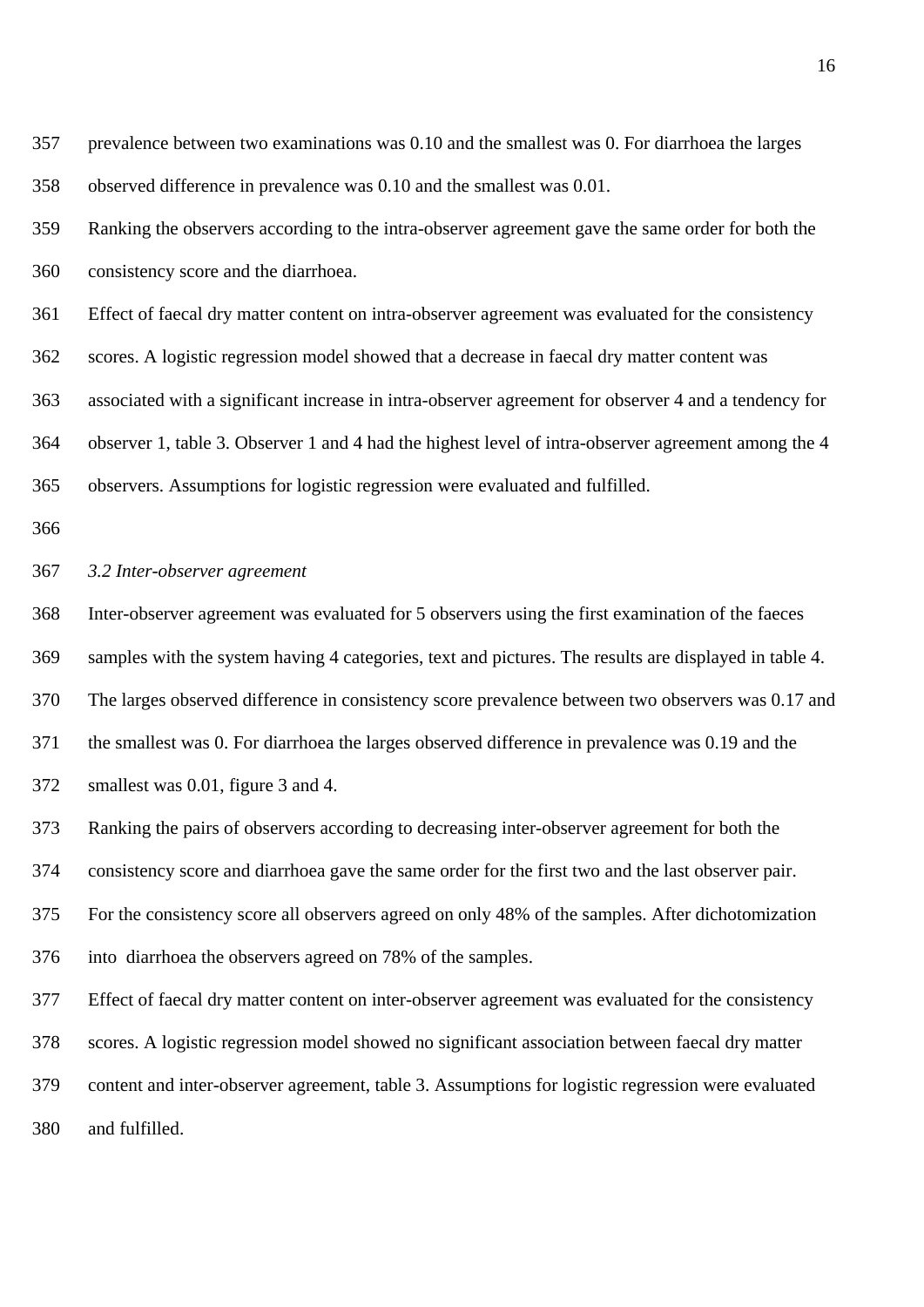381

#### 382 *3.3 Accuracy*

383 Accuracy of the system with 4 categories, text and pictures was evaluated in relation to faecal dry 384 matter content. The faecal dry matter content for the samples was between 6.2% and 28% with a 385 mean of 18.0%. The relation between faecal consistency score and dry matter content are displayed 386 in figure 5 for each of the 5 observers. The analysis of variance showed that for each observer there 387 was a significant difference (p-value < 0.05) in the mean faecal dry matter content for each 388 consistency score. Assumptions for analysis of variance were evaluated and fulfilled for all but 389 observer 2. Mean faecal dry matter content for each consistency score are displayed in table 5. 390 Faecal dry matter cut-off values for each consistency score were determined. Twenty seven percent 391 of the faeces samples were classified as consistency score 1 (dry matter content > 22.6%), 25% 392 classified as score 2 (dry matter content > 18.8%), 22% as score 3 (dry matter content > 13.1%) and 393 26% as score 4. 394 The mean proportion of correctly classified samples for all observers was 0.80 (min. = 0.69, max. = 395 0.89). The proportion of correctly classified samples for each consistency score are displayed in 396 figure 6. The proportions were highest for faeces samples classified as 3 (mean = 0.91) followed by 397 samples classified as 1 (mean = 0.85), 4 (mean = 0.84) and 2 (mean = 0.59). 398 The mean proportion of correctly classified samples for diarrhoea was  $0.92$  (min.  $= 0.85$ , max.  $=$ 399 0.94). The proportions were highest for faeces samples classified as diarrhoeic (mean = 0.96, min. = 400 0.90, max.  $= 1.0$ ) compared to non diarrhoeic samples (mean  $= 0.87$ , min.  $= 0.71$ , max.  $= 0.98$ ). 401 Observers with a high proportion of correctly classified diarrhoeic samples had a lower proportion 402 of correctly classified non diarrhoeic samples and vice versa. 403

404 *3.4 Effect of 4 categories, text and pictures*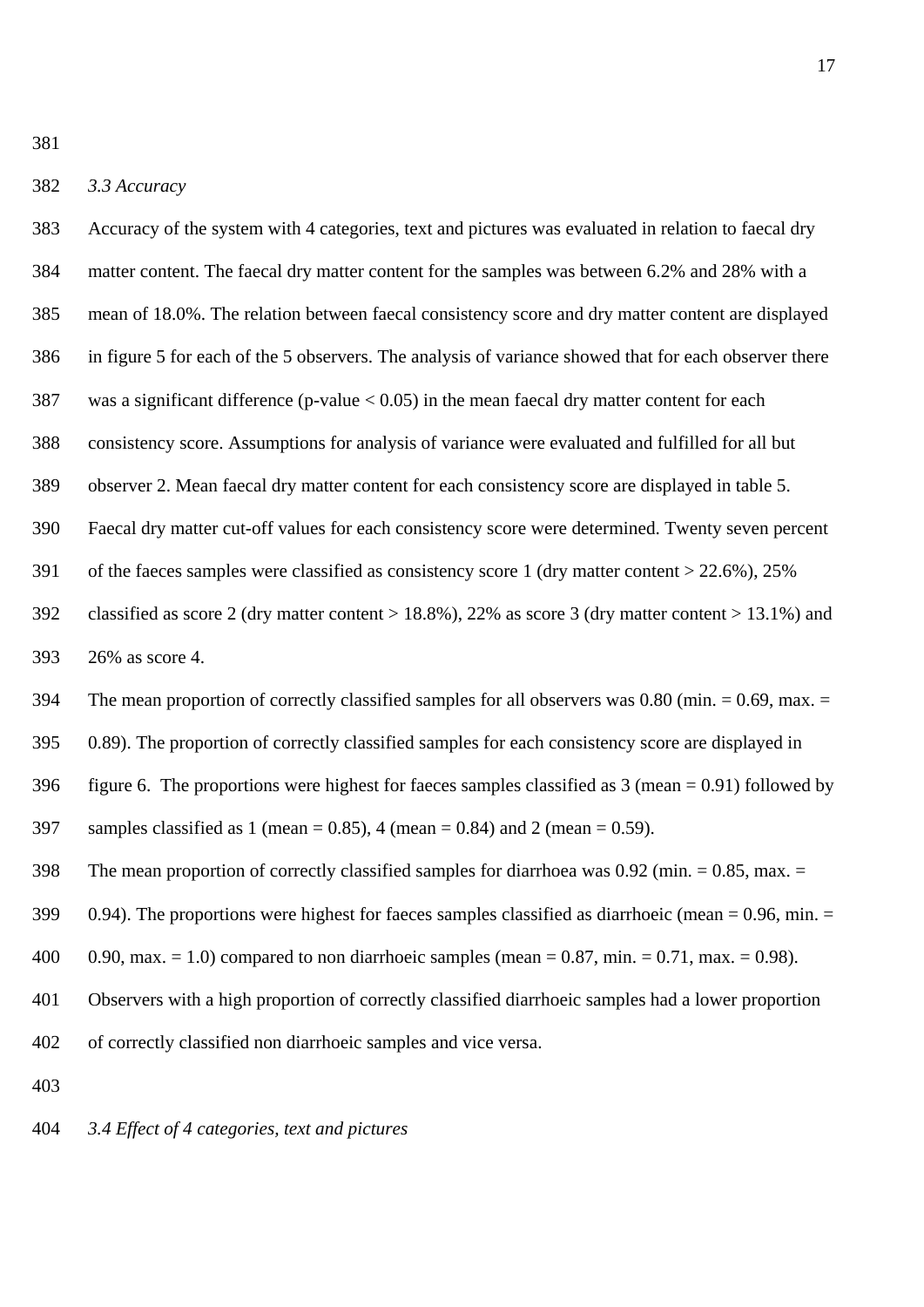405 A total of 98 samples examined with the system having 3 categories, no text and no pictures were 406 included in the analysis. A total of 100 samples examined using the system with 4 categories, text 407 and pictures were included in the analysis.

408 The proportion of samples where all observers agreed for each system are displayed in table 6. The 409 results of the logistic analysis are displayed in table 7. Assumptions for logistic analysis were 410 evaluated and fulfilled.

411 The system with 3 categories, no text and no pictures gave a significant higher proportion of 412 samples where all the observers agreed. Except for the situation where score 1 and 2 in the 4 413 category system were merged to obtain a matching 3 category system. In that situation no effect of 414 score system existed.

415

#### 416 **4. Discussion**

417 *4.1 Study design* 

418 This study probably represents a best case scenario when it comes to intra- and inter-observer 419 agreement. All observers were experienced swine veterinarians and were used to examine faeces as 420 part of their job. They were working in the same veterinary practice so any geographic differences 421 in faecal consistency in relation to feeding, medication and diseases should be eliminated. Further, 422 one would expect that text and pictures would increase both intra- and inter-observer agreement, 423 because of the possibility to compare the faeces samples with the diagram during the examination. 424 On the other hand the observers were more used to examine faeces lying on the pen floor and the 425 intra- and inter-observer agreement might have been higher if the examination had been possible to 426 do in the pens.

427 In relation to intra-observer agreement the two examinations were spaced 3.5 to 10 hours apart for

428 the individual observers. The identification number of the samples was not blinded to the observers.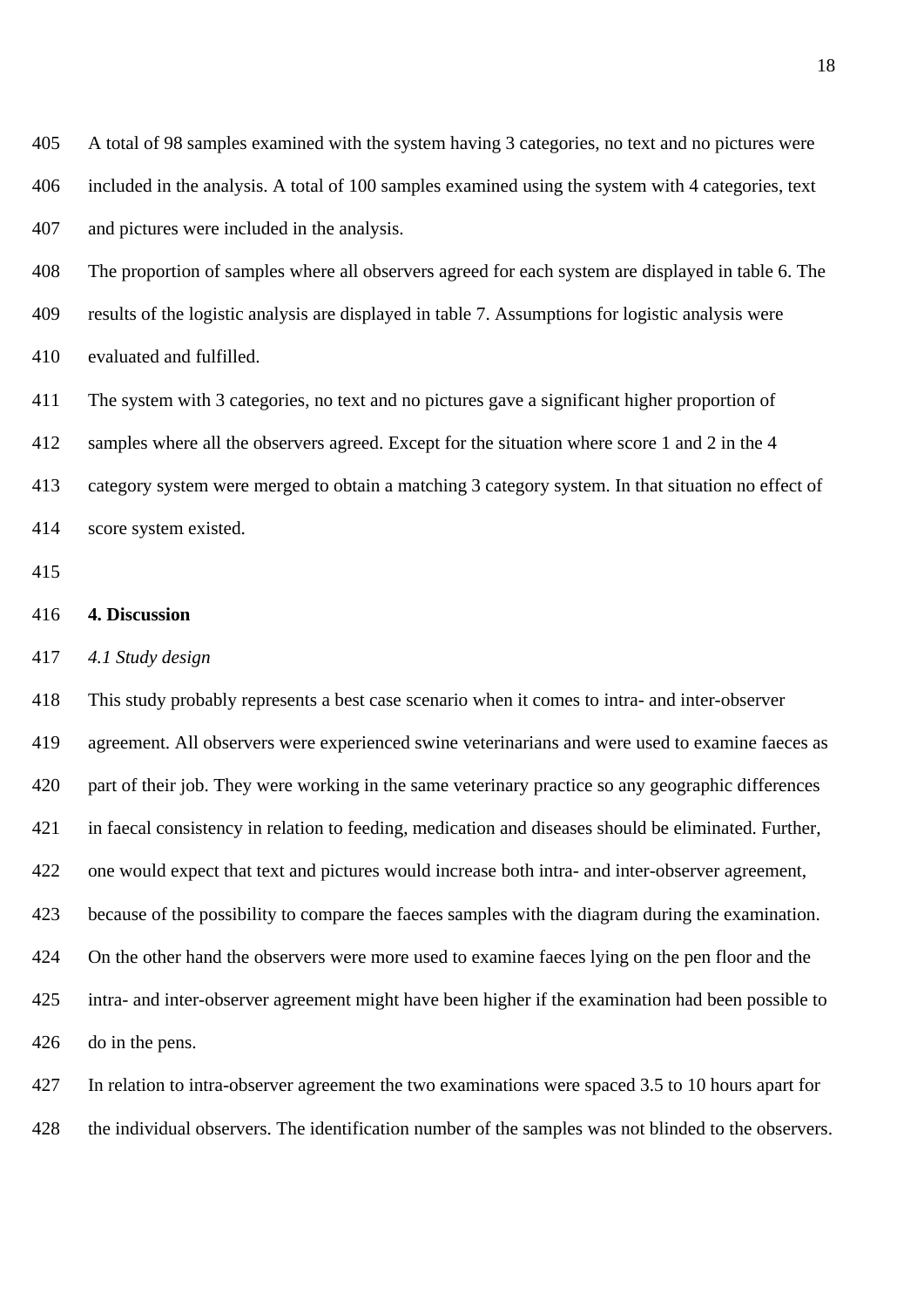429 The observers would potentially be able to remember some of the individual faeces samples, 430 because of the short time between the two examinations. However, the order of the samples was 431 random and it seemed unlikely that an observer would be able to remember a specific faeces sample 432 among 100 samples. On the other hand, the faeces samples could potential change appearance 433 between the two examinations leading to a reduced intra-observer agreement. In fact all observers 434 tended to score more samples as 3 or 4 on the second examination. However, no association 435 between intra-observer agreement and number of hours between the two examinations were 436 observed (data not shown).

437 This study represents intra-observer agreement within the same day. It is not possible to conclude 438 that the same level of intra-observer agreement would be observed if two examinations were spaced 439 more than a day, a month or even more apart. In fact it seems reasonably to believe that a score 440 system with text and pictures would be beneficial if two examinations in a study are executed on 441 separate days, months or years.

442 Fatigue may have been a problem during examination though the number of faeces samples was 443 restricted to 100. This could potentially bias the study. Unfortunate the design did not allow for 444 investigation of this aspect.

445 Composition of study population has been reported to be important in agreement studies (Hoehler, 446 2000) making comparisons between studies difficult. Similar, others have reported a higher 447 tendency to rule disease out than in (Baadsgaard and Jørgensen, 2003), which could influence 448 results of agreement studies. We investigated this aspect by evaluating intra- and inter-observer 449 agreement for consistency scores in relation to the true state of the faeces samples in terms of faecal 450 dry matter.

451 Under the conditions of this study one observer had an increasing intra-observer agreement with 452 decreasing faecal dry matter content for the faeces samples. Another observer had a tendency for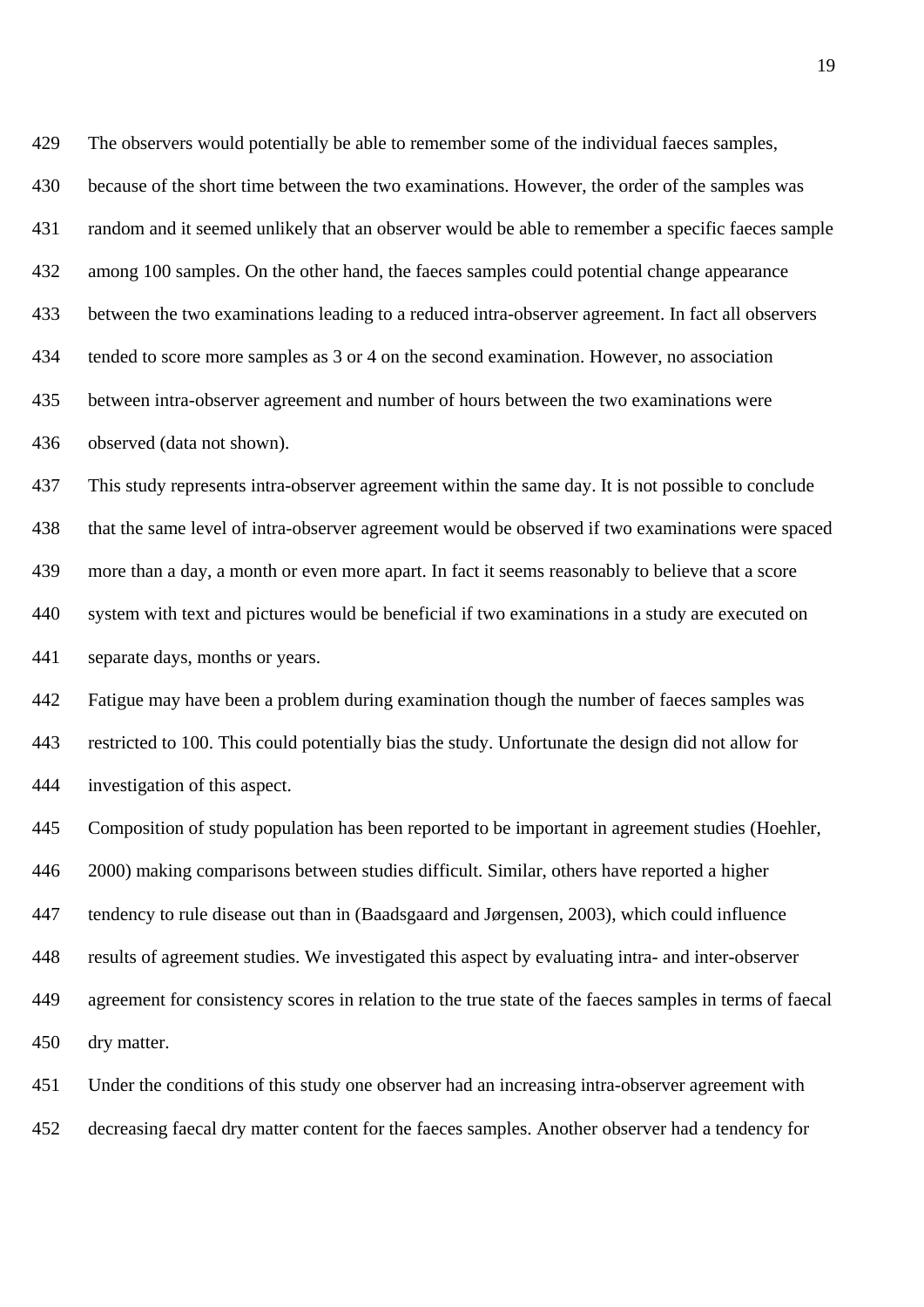453 the same association. This implies that for some observers the proportion of samples getting the 454 same classification in two examinations tends to increase for more fluid faeces samples.

455 No association was observed between faecal dry matter content and the proportion of faeces

456 samples where all observers had the same consistency score. This implies that for the current score

457 system agreement between all observers was independent of faecal consistency.

458

## 459 *4.2 Repeatability and accuracy*

460 For the score system with 4 categories, text and pictures repeatability was evaluated in terms of 461 intra- and inter-observer agreement. Accuracy was evaluated in terms of faecal dry matter content 462 for each consistency score. Variation in the observed accuracy between observers also contributes 463 to the interpretation of the systems repeatability. For that reason both repeatability and accuracy are 464 discussed together.

465 Within observers the difference in prevalence for the individual consistency scores and diarrhoea 466 between two examinations was on average 0.04 and 0.05 respectively. The larges difference was 467 0.10 for both consistency scores and diarrhoea. Between observers the difference in prevalence for 468 the individual consistency scores and diarrhoea was on average 0.08 and 0.09 respectively. The 469 larges observed difference was 0.17 (consistency score) and 0.19 (diarrhoea). For comparison, a 470 95% confidence interval for prevalence estimates would be in the range of 0.10 to 0.20 with a 471 sample size of 100.

472 Using the current score system it seems that variation within the same observer may be ignored 473 when estimating prevalence of consistency scores and diarrhoea. In relation to variation between 474 observers the large difference in prevalence estimates would be a problem when estimating 475 consistency scores or diarrhoea prevalence in research studies. This implies that the score system 476 with 4 categories, text and pictures could not avoid variation between observers.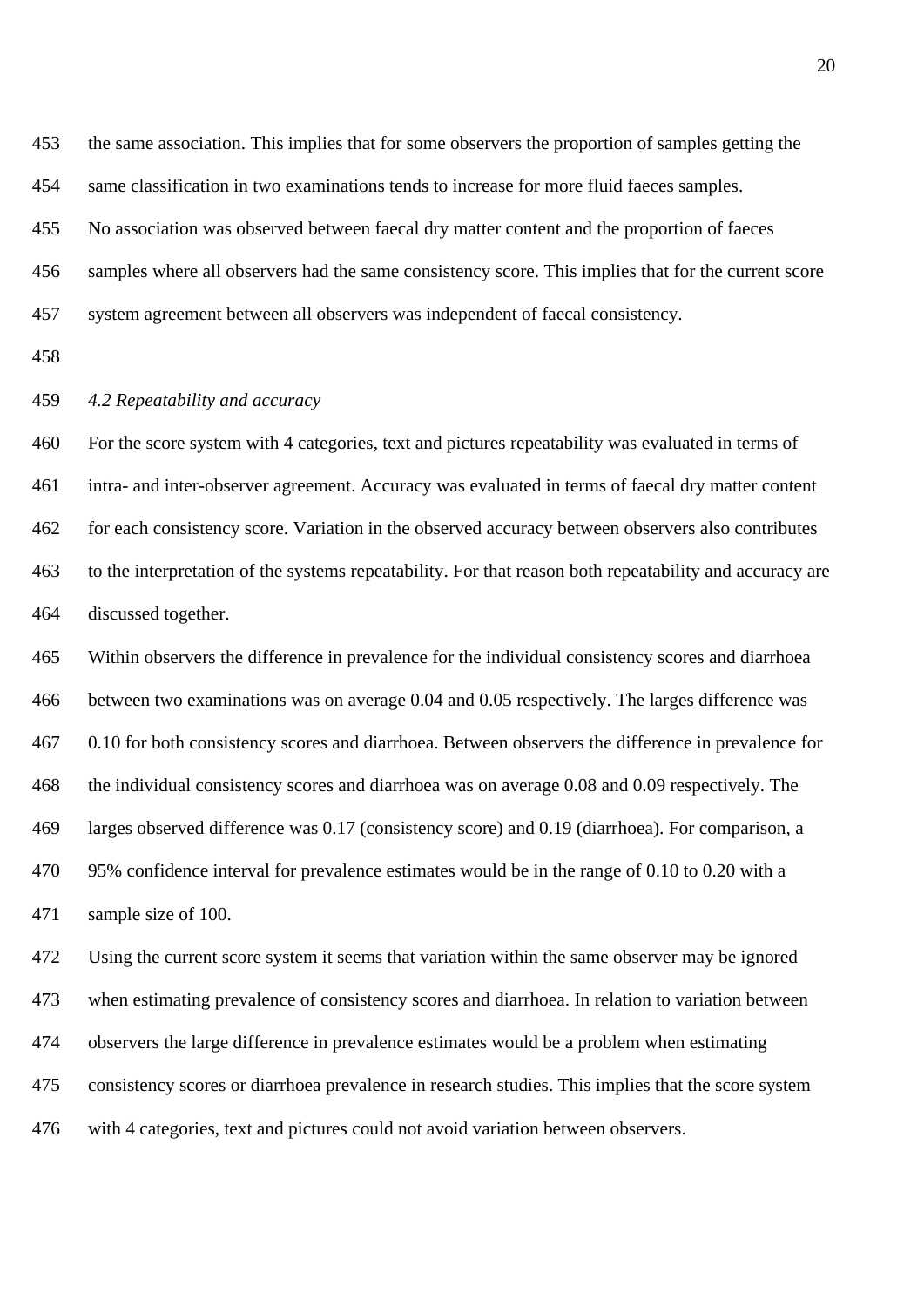477 Agreement and Cohen's Kappa were higher for diarrhoea than the 4 consistency categories both 478 within and between observers. This was expected since more categories places more samples on the 479 boundaries between two categories.

480 The current study shows that 4 descriptive categories with text and pictures do not eliminate 481 problems of intra- and inter-observer agreement. Both intra- and inter-observer agreement must be 482 taken into consideration during research situations where classification of individual samples is 483 important. This implies especially to situations where the 4 categories are not dichotomised during 484 analysis.

485

486 In this study we used faecal dry matter as an objective measure of the true state of the faeces 487 samples. Faecal consistency changes according to diet feed (Straw et al., 2006) and faecal dry 488 matter content may not be the only determinant of faecal consistency. This aspect should be taken 489 into consideration in interpretation of accuracy in the current study. Accuracy of the score system 490 was evaluated in relation to faecal dry matter content and not necessary faecal consistency. 491 The mean faecal dry matter content was significant different between the individual consistency 492 scores for all observers. The small difference between faecal dry matter content for samples scored 493 as 1 and 2 indicate that these two categories may be merged without los of information in designing 494 consistency categories.

495 Faecal dry matter cut-off values were determined and used to classify the faeces samples. We 496 observed on average 80% accuracy in classification of faeces samples can be expected with the 497 score system having 4 categories, text and pictures. An accuracy of this magnitude may not be 498 considered acceptable. Further, a large variation in accuracy between observers and consistency 499 scores was observed adding to the lack of repeatability for the score system.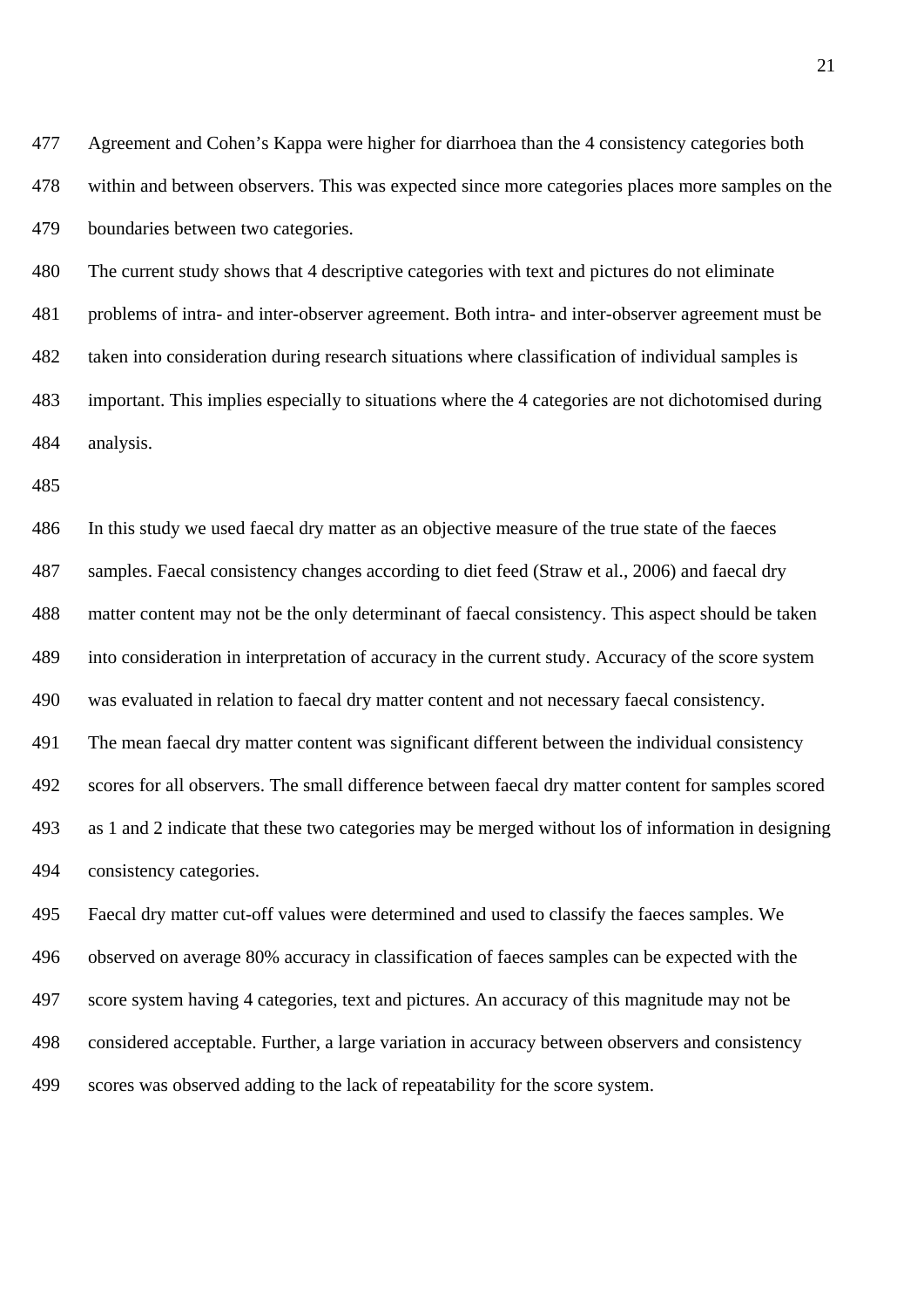500 For assessment of diarrhoea the observed accuracy may be considered acceptable. Further, variation 501 between observers was observed but to less extends than for consistency scores. Considering faecal 502 dry matter content as the gold standard the diagnostic sensitivity and specificity for the observers in 503 assessment of diarrhoea can be calculated. Mean diagnostic sensitivity and specificity in the current 504 study were 0.96 and 0.87 respectively which may be considered acceptable in most situations. 505 However, a large variation in diagnostic sensitivity and specificity was observed between the 506 observers adding to the lack of repeatability for the score system.

507

#### 508 *4.3 Effect of 4 categories, text and pictures*

509 Under the conditions of the current study a simple system with 3 categories, no text and no pictures 510 performed better than a system with 4 categories, text and pictures. This was expected when 511 comparing 3 versus 4 categories, since more categories places more samples on the boundaries 512 between two categories. It was not expected that the system with 3 categories, no text and no 513 pictures would be able to match or even perform better than the 4 categories with text and pictures 514 when the number of categories were equalized in the analysis. One explanation could be that the 515 current study represents the best case scenario. This may remove any effect of pictures and text. The 516 observers explained after the study that they found it more difficult to do the examinations 517 comparing to text and pictures. This may be another explanation. More intensive training in use of 518 the text and pictures prior to examination may give a different result. 519 For both score systems in the current study we observed a higher inter-observer agreement and 520 Cohen's Kappa value for assessment of diarrhoea than reported by Pedersen et al., (2008a). The

521 study by Pedersen et al., (2008a) and the current study have similar designs except for the applied

522 score systems. It seems that 3 or 4 categories in score systems can increase the inter-observer

523 agreement for assessment of diarrhoea.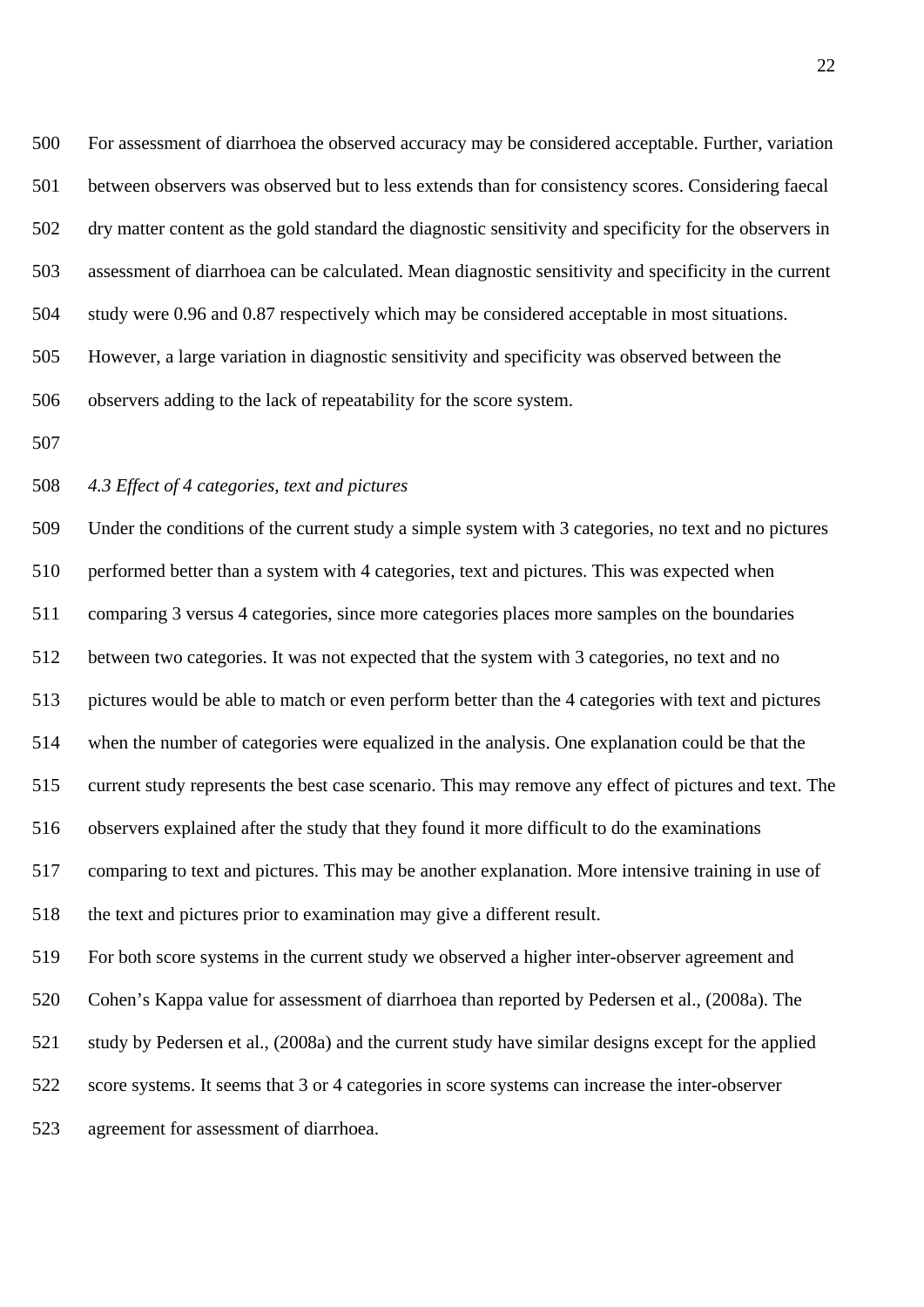| v |
|---|
|---|

| 525 | 5. Conclusion                                                                                          |
|-----|--------------------------------------------------------------------------------------------------------|
| 526 | Validity of 4 categories with text and pictures for scoring of faecal consistency in pigs was assessed |
| 527 | in a best case scenario without calibration between observers.                                         |
| 528 | The current study shows that 4 descriptive categories with text and pictures do not eliminate          |
| 529 | problems of low repeatability within and between observers.                                            |
| 530 | An unacceptable accuracy for consistency score classification of faeces samples was observed.          |
| 531 | Accuracy was considered acceptable after dichotomization of consistency scores. Variation in           |
| 532 | accuracy between observers contributed to lack of repeatability for the score system.                  |
| 533 | A decreased repeatability was observed for the system with 4 categories, text and pictures compared    |
| 534 | to a simple system with 3 categories, no text and no pictures.                                         |
| 535 | More objective measures of faecal consistency may be more appropriate in research studies.             |
| 536 |                                                                                                        |
| 537 |                                                                                                        |
| 538 | 6. Acknowledgements                                                                                    |
| 539 | This research was funded by the University of Copenhagen. I thank the swine practice Oe-Vet for        |
| 540 | their assistance with examination of the faeces samples. I thank the people at the Veterinary          |
| 541 | Institute for providing laboratory facilities. I thank Klaus H. Pedersen for his assistance with       |
|     |                                                                                                        |

543

## 544 **7. Literature**

542 assessment of faecal dry matter.

545 1. Allen, U.D., Deadman, L., Wang, E.E., 1994. Standardizing the assessment of diarrhea in 546 clinical trails: results of an interobserver agreement study. Acta Paediatrica. 83 (2), 179-182.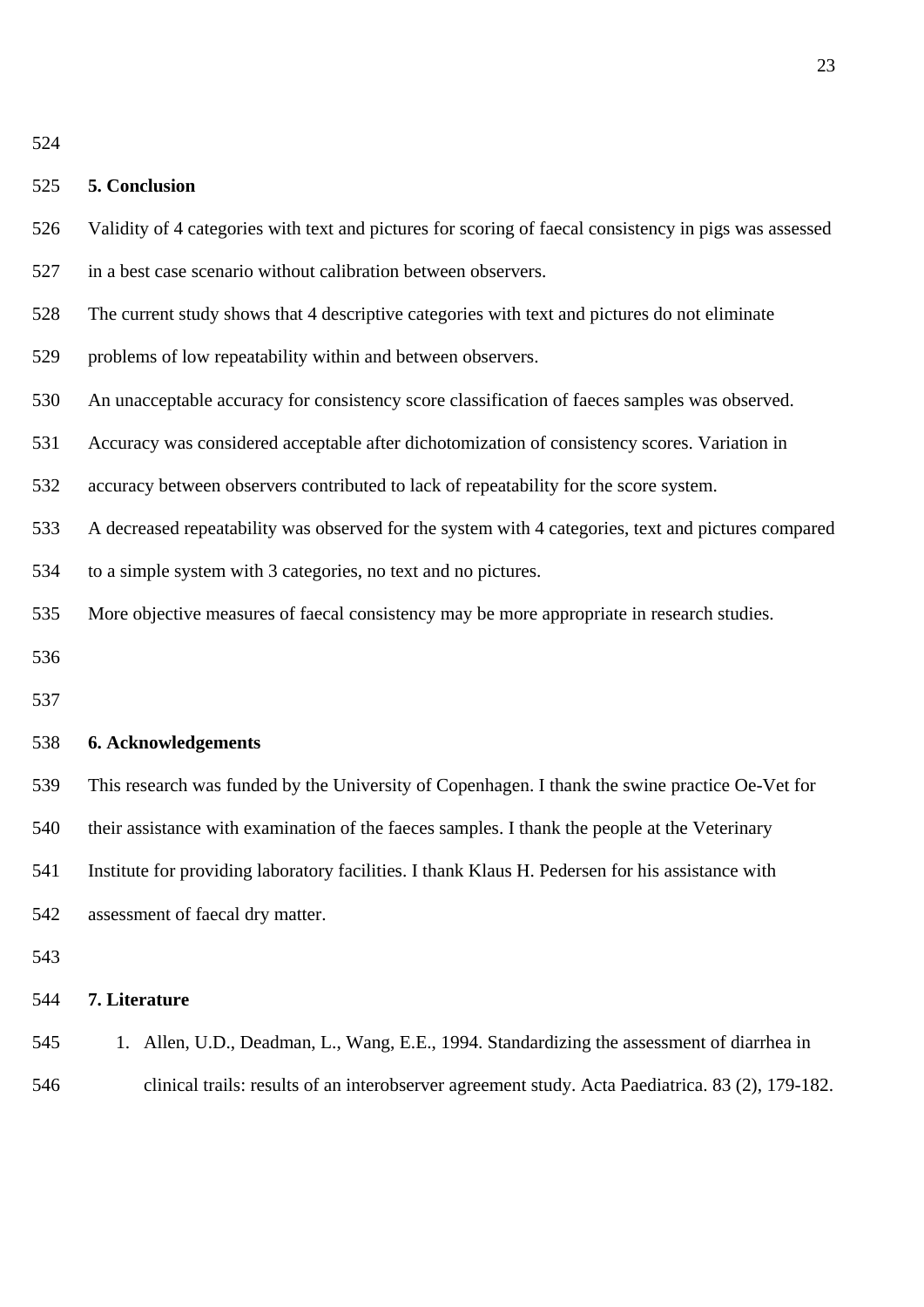- 547 2. Baadsgaard, N.P, Jørgensen, E., 2003. A Bayesian approach to the accuracy of clinical 548 observations. Prev. Vet. Med. 59, 189-206.
- 549 3. Bliss, D.Z., Larson, S.J., Burr, J.K., Savik, K., 2001. Reliability of a stool consistency 550 classification system. JWOCN. 28 (6), 305-313.
- 551 4. Boesen, H.T., Jensen, T.K., Schmidt, A.S., Jensen, B.B., Jensen, S.M., Moller, K., 2004. 552 The influence of diet on Lawsonia intracellularis colonization in pigs upon experimental 553 challenge. Veterinary microbiology. 103 (1/2), 35-45.
- 554 5. Carstensen, L. 2003. Post weaning diarrhoea susceptibility in piglets in relation to 555 supplementary creep feeding during the suckling period and selected innate immune

556 factores. Ph.D thesis. The Royal Veterinary and Agricultural University. Denmark.

557 6. Guedes, R.M.C., Gebhart, C.J., Winkelman, N.L., Mackie Nuss, R.A.C., Marsteller, T.A., 558 Deen, J., 2002. Comparison of different methods for diagnosis of porcine proliferative

559 enteropathy. Canadian Journal of Veterinary Research. 66 (2), 99-107.

- 560 7. Hoehler, F.K., 2000. Bias and prevalence effects on kappa viewed in terms of sensitivity and 561 specificity. J. Clin. Epidemiol. 53, 499-503.
- 562 8. Kenworthy, R., Allen, W.D., 1966. The significance of *Escherichia coli* to the young pig. J. 563 Comparative Pathology. 76, 31-44.
- 564 9. Pedersen, K.S., Holyoake, P., Stege, H., Nielsen, J.P., 2008a. Inter-observer variation in 565 assessment of diarrhoea in pigs and predictive value of selected clinical signs in assessment 566 of pigs with diarrhoea. In Press.
- 567 10. Pedersen, K.S., Pedersen, K.H., Stege, H., Nielsen, J.P., 2008b. Assessment of faecal dry 568 matter in pig faeces using microwaves. In Press.
- 569 11. Petersen, H.H., Enøe, C., Nielsen, E.O., 2004. Observer agreement on pen level prevalence 570 of clinical signs in finishing pigs. Prev. Vet. Med. 64, 147-156.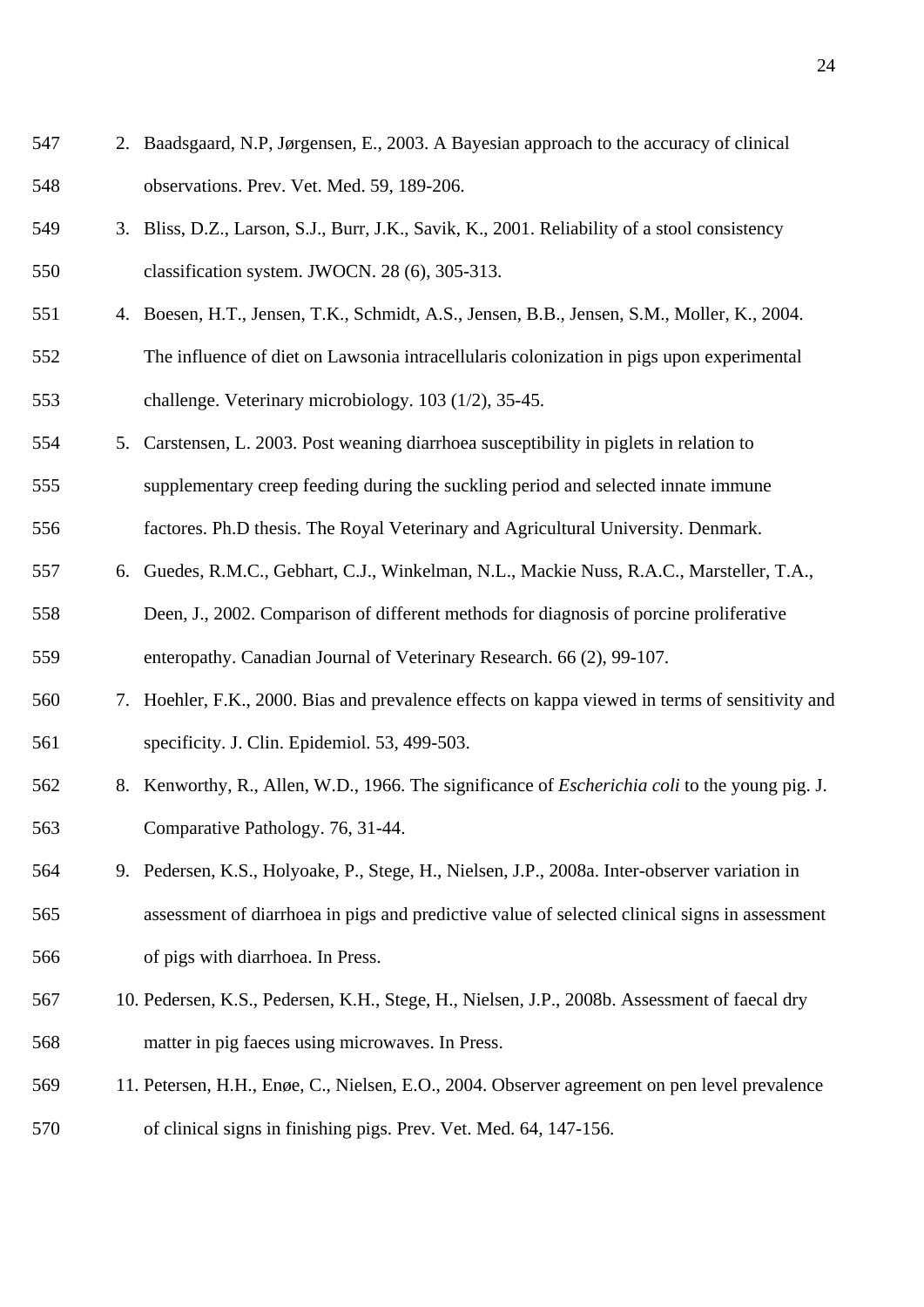| 571 | 12. Starek, M., Bilkei, G., 2004. Sows seropositive to Lawsonia intracellularis (LI) influence  |
|-----|-------------------------------------------------------------------------------------------------|
| 572 | performance and LI seropositivity of their offspring. Acta Veterinaria Brno. 73 (3), 341-       |
| 573 | 345.                                                                                            |
| 574 | 13. Straw, B.E., Dewey, C.E., Wilson, M.R., 2006. Differential diagnosis of disease. In: Straw, |
| 575 | B.E., Zimmerman, J.J., D'Allaire, S., Taylor, D.J. (Eds.), Diseases of swine. 9th ed.           |
| 576 | Blackwell Publishing, Iowa, pp. 241-283.                                                        |
| 577 | 14. Thomson, J.R., 2006. Diseases of the digestive system. In: Straw, B.E., Zimmerman, J.J.,    |
| 578 | D'Allaire, S., Taylor, D.J. (Eds.), Diseases of swine. 9th ed. Blackwell Publishing, Iowa, pp.  |
| 579 | $37 - 55.$                                                                                      |
| 580 | 15. Whelan, K., Judd, P.A., Taylor, M.A., 2003. Defining and reporting diarrhoea during enteral |
| 581 | tube feeding: do health professionals agree? J. of Hum. Nutr. Dietet. 16, 21-26.                |
| 582 | 16. WHO report, 2003. Impacts of antimicrobial growth promoter termination in Denmark.          |
| 583 | WHO/CDS/CPE/ZFK/2003.1, p.32.                                                                   |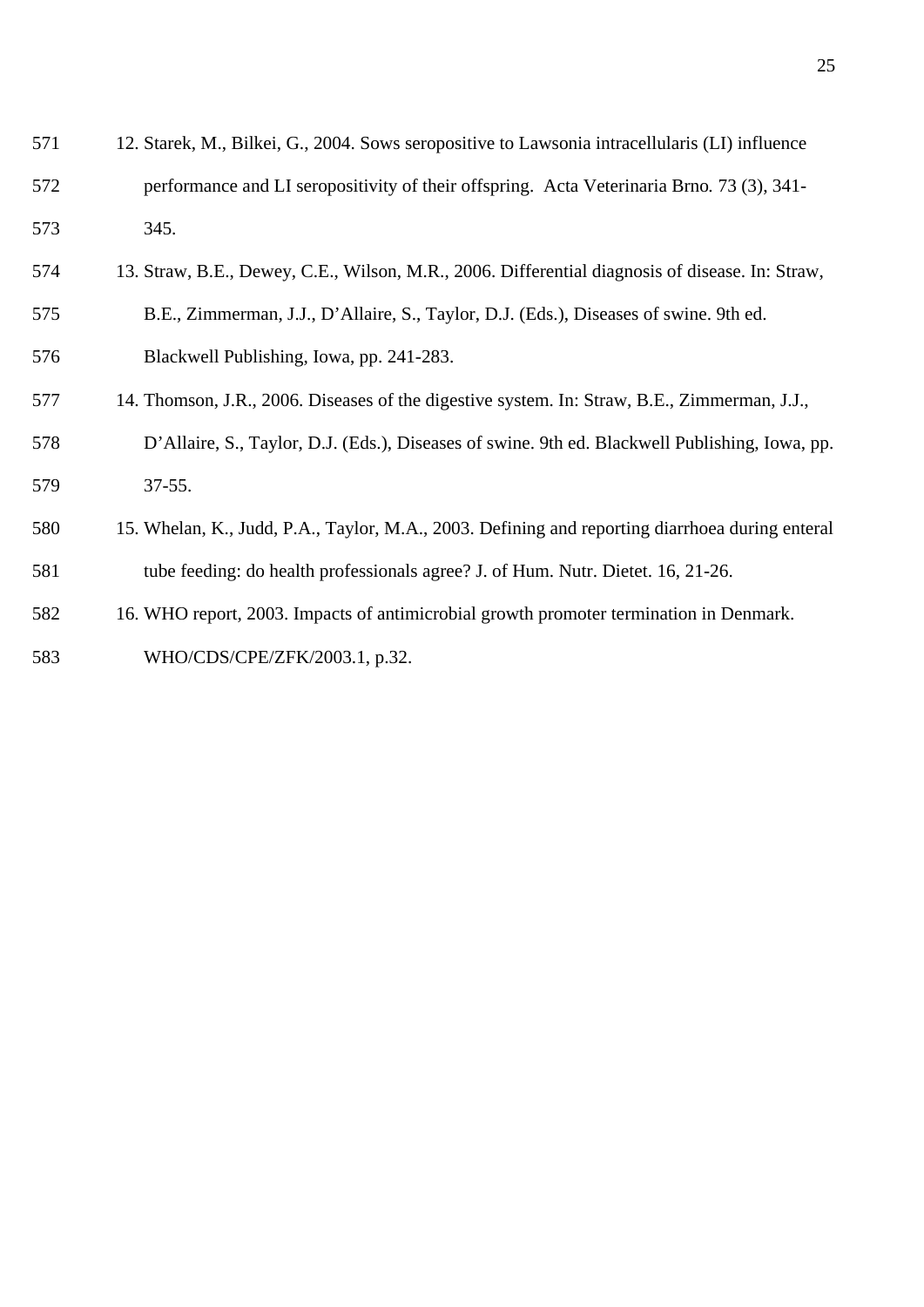# 584 **8. Appendix**

# 585

Table 1. Consistency score with 4 categories, text and pictures

| Score        | Firm and shaped              | Soft and shaped                                                             | 3<br>Loose                                                                                             | 4<br>Watery                                                                             |
|--------------|------------------------------|-----------------------------------------------------------------------------|--------------------------------------------------------------------------------------------------------|-----------------------------------------------------------------------------------------|
| Picture      |                              |                                                                             |                                                                                                        |                                                                                         |
| Texture      | Firm.<br>Vary in hardness.   | Vary in softness.<br>Like peanut butter                                     | Mush.<br>Often shining surface                                                                         | Vary form gruel to<br>water.                                                            |
| Shape        | Sausage                      | Vary form sausage<br>shape to small piles                                   | Tends to level with<br>surface.<br>Does not flow through<br>or flows slowly<br>through slatted floors. | Levels with surface.<br>Flows through slatted<br>floors.                                |
| In container | Preserves original<br>shape. | Does not flow when<br>container is rotated.<br>Preserves original<br>shape. | Inert when container is<br>rotated.<br>Merges and cover up<br>button of container in<br>most cases.    | Flows easy when<br>container is rotated.<br>Merges and cover up<br>button of container. |

586

587

## Table 2

Intra-observer agreement (2 examinations) for 4 observers using consistency score with 4 categories, text and pictures

| Consistency score        | Mean | Min  | Max  |
|--------------------------|------|------|------|
| Intra-observer agreement | 0.82 | 0.72 | 0.91 |
| Cohen's Kappa            | 0.76 | 0.61 | 0.88 |
|                          |      |      |      |
| Diarrhoea (score $3+4$ ) |      |      |      |
| Intra-observer agreement | 0.93 | 0.90 | 0.95 |
| Cohen's Kappa            | 0.86 | 0.80 | 0.90 |

588

589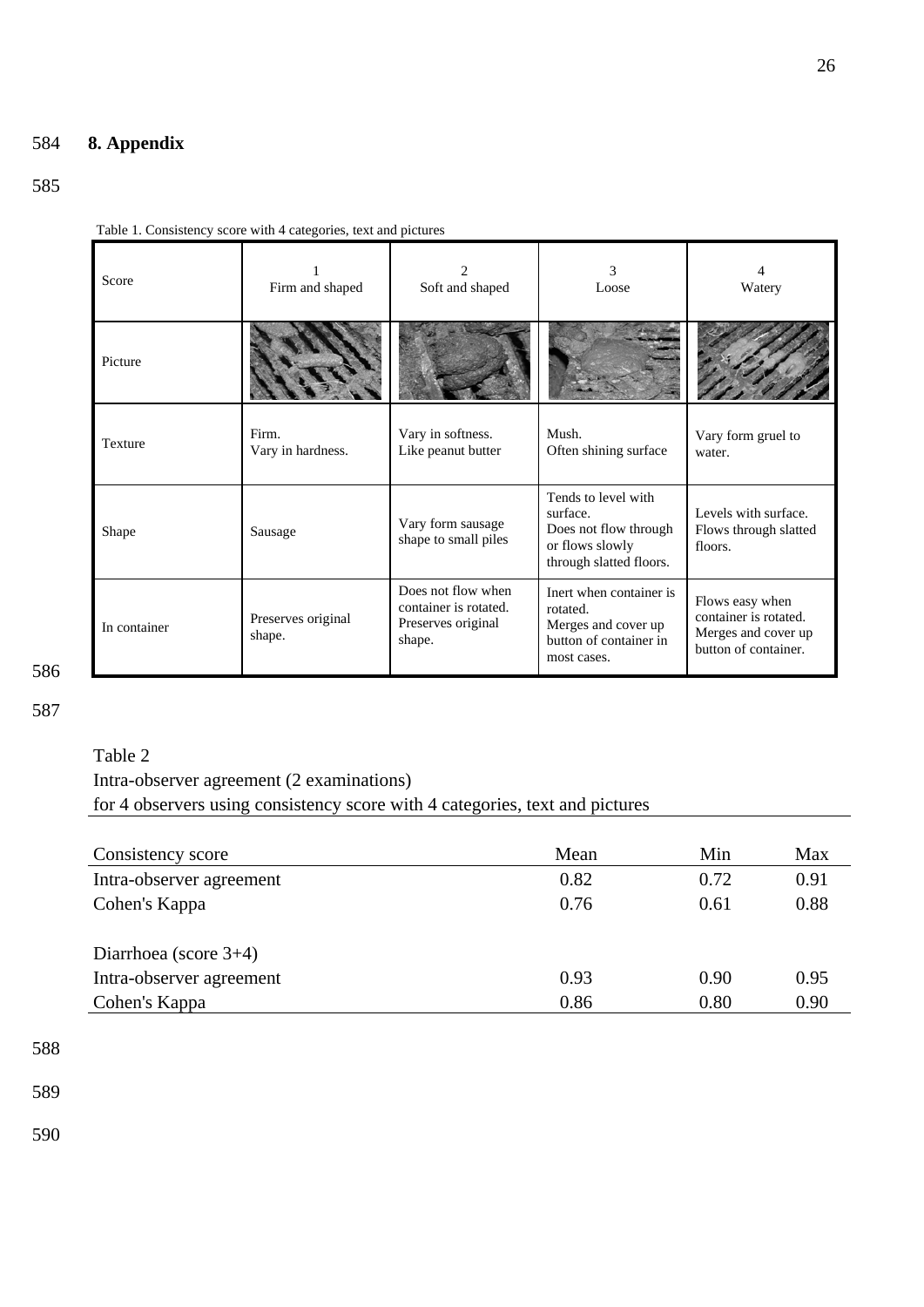# Table 3 Logistic regression of association between faecal dry matter content and intra- or inter-observer agreement for consistency score

| Dependent variable                    | Independent variable Estimate |         | $OR^*$ | 95% Cl   | p-value |
|---------------------------------------|-------------------------------|---------|--------|----------|---------|
|                                       |                               |         |        |          |         |
|                                       |                               |         |        | $0.95 -$ |         |
| Intra-observer agreement (observer 1) | Dry matter content            | $-0.15$ | 2.10   | 4.50     | 0.07    |
|                                       |                               |         |        | $0.61 -$ |         |
| Intra-observer agreement (observer 2) | Dry matter content            | 0.02    | 0.89   | 1.30     | 0.56    |
|                                       |                               |         |        | $0.86 -$ |         |
| Intra-observer agreement (observer 3) | Dry matter content            | $-0.06$ | 1.40   | 2.20     | 0.18    |
|                                       |                               |         |        | $1.30-$  |         |
| Intra-observer agreement (observer 4) | Dry matter content            | $-0.21$ | 2.80   | 6.00     | 0.01    |
|                                       |                               |         |        |          |         |
|                                       |                               |         |        | $0.86 -$ |         |
| Agreement between all 5 observers     | Dry matter content            | $-0.04$ | 1.20   | 1.70     | 0.27    |
| $\sim$ $\sim$ $\sim$ $\sim$           | $\sim$ $\sim$                 |         |        |          |         |

\* OR for outcome "yes" at a 5% decrease in faecal dry matter content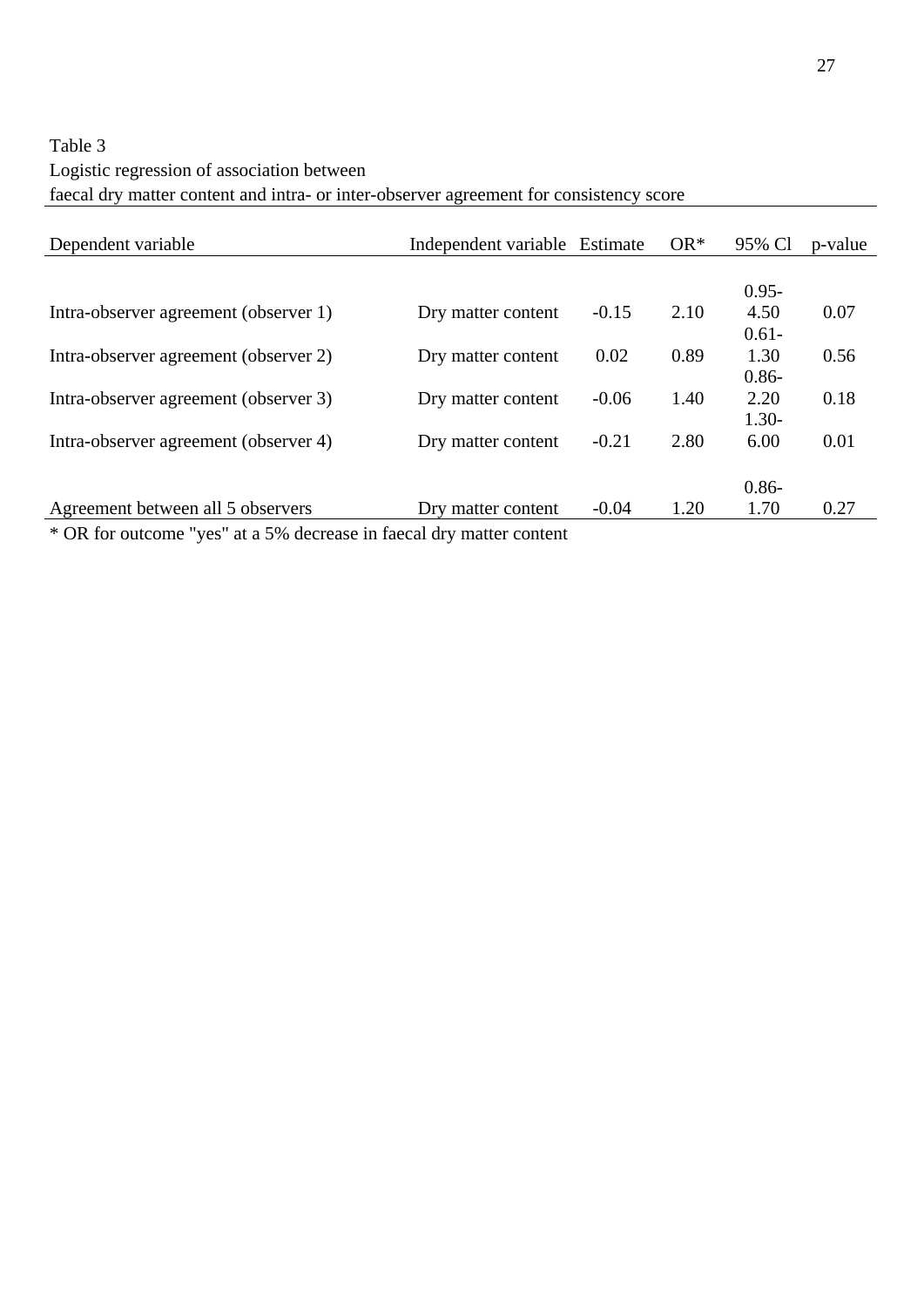# Table 4

Inter-observer agreement for 5 observers using consistency score with 4 categories, text and pictures

| Consistency score                  | $Mean*$ | Min  | Max  |
|------------------------------------|---------|------|------|
| Pair wise inter-observer agreement | 0.73    | 0.61 | 0.90 |
| Cohen's Kappa                      | 0.64    | 0.48 | 0.87 |
|                                    |         |      |      |
| Diarrhoea (score $3+4$ )           |         |      |      |
| Pair wise inter-observer agreement | 0.89    | 0.81 | 0.95 |
| Cohen's Kappa                      | 0.78    | 0.63 | 0.90 |
|                                    |         |      |      |

\* Mean of 10 pair wise comparisons

# 592

591

## Table 5 Percent mean dry matter content i relation to consistency score for 5 observers

| Consistency score | Mean  | Min   | Max   |
|-------------------|-------|-------|-------|
|                   | 24.00 | 23.30 | 24.40 |
| 2                 | 21.20 | 20.40 | 22.60 |
| 3                 | 16.40 | 14.30 | 18.00 |
| 4                 | 9.70  | 8.90  | 10.20 |

### 593

# Table 6

Proportion of samples with agreement between all 5 observers

|                                                                                 | 4 categories, | 3 categories,                             |
|---------------------------------------------------------------------------------|---------------|-------------------------------------------|
| Variable*                                                                       |               | text and pictures no text and no pictures |
| Agreement all observers, original score<br>Agreement all observers, merge score | 0.48          | 0.66                                      |
| $1+2$                                                                           | 0.65          | 0.66                                      |
| Agreement all observers, diarrhoea                                              | 0.78          | 0.89                                      |

\* See section on data management for explanation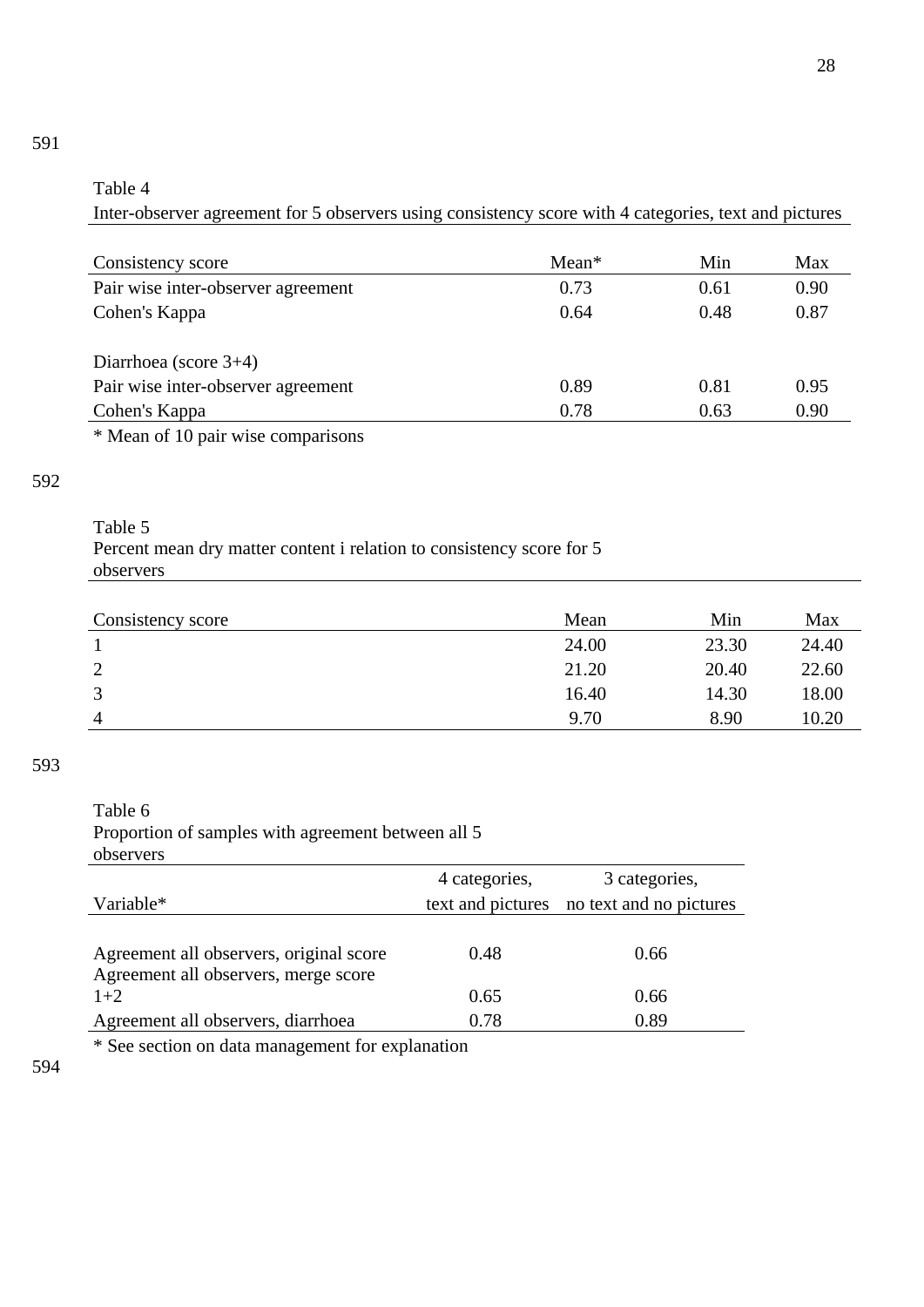# Table 7 Logistic analysis of effect on inter-observer agreement of 4 categories, text and pictures compared to 3 categories, no text and no pictures

| Dependent variable*                        | Independent<br>variable | Estimate | $OR**$ | 95% Cl        | p-value |
|--------------------------------------------|-------------------------|----------|--------|---------------|---------|
|                                            |                         |          |        |               |         |
| Agreement all observers, original score    | Score system            | $-0.76$  | 0.47   | $0.26 - 0.83$ | 0.01    |
| Agreement all observers, merge score $1+2$ | Score system            | $-0.06$  | 0.94   | $0.52 - 1.70$ | 0.84    |
| Agreement all observers, diarrhoea         | Score system            | $-0.80$  | 0.45   | $0.20 - 0.98$ | 0.05    |

\* See section on data management for explanation

\*\* OR for outcome "yes" at 4 versus 3

categories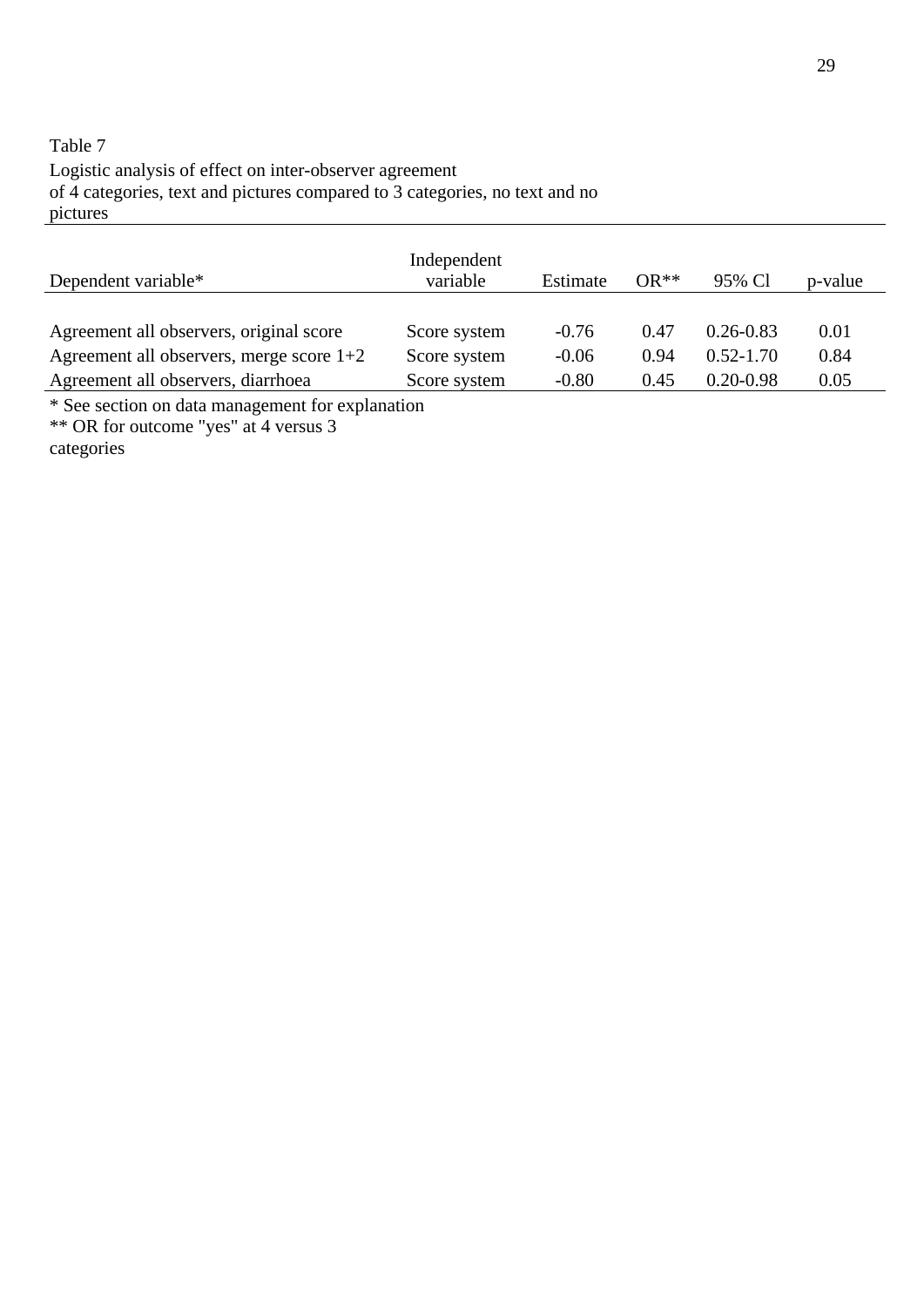

Figure 1. Consistency prevalence for two examinations

Figure 2. Prevalence of diarrhoea for two examinations



596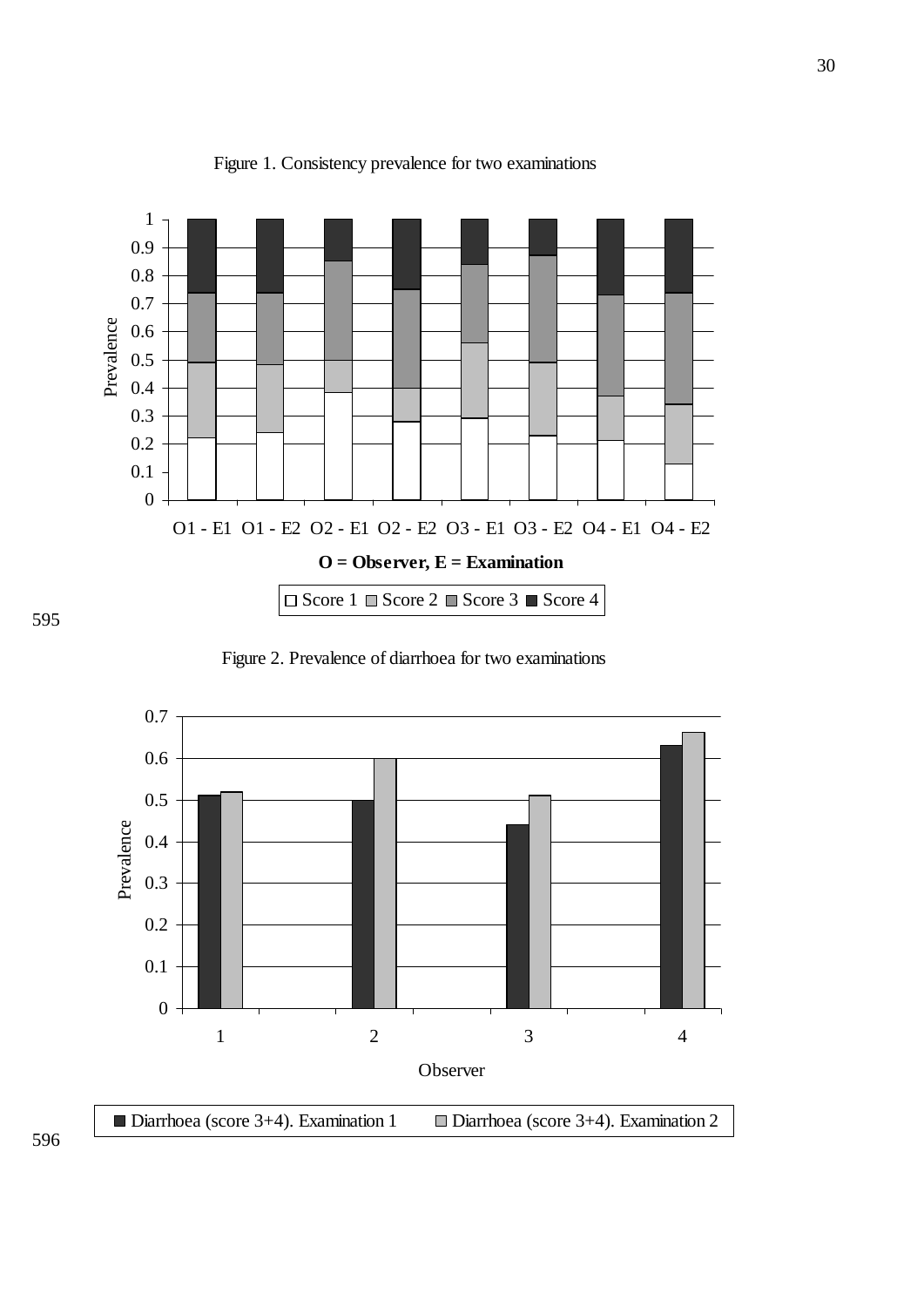

Figure 3. Consistency prevalence for each observer

Figure 4. Prevalence of diarrhoea for each observer



597